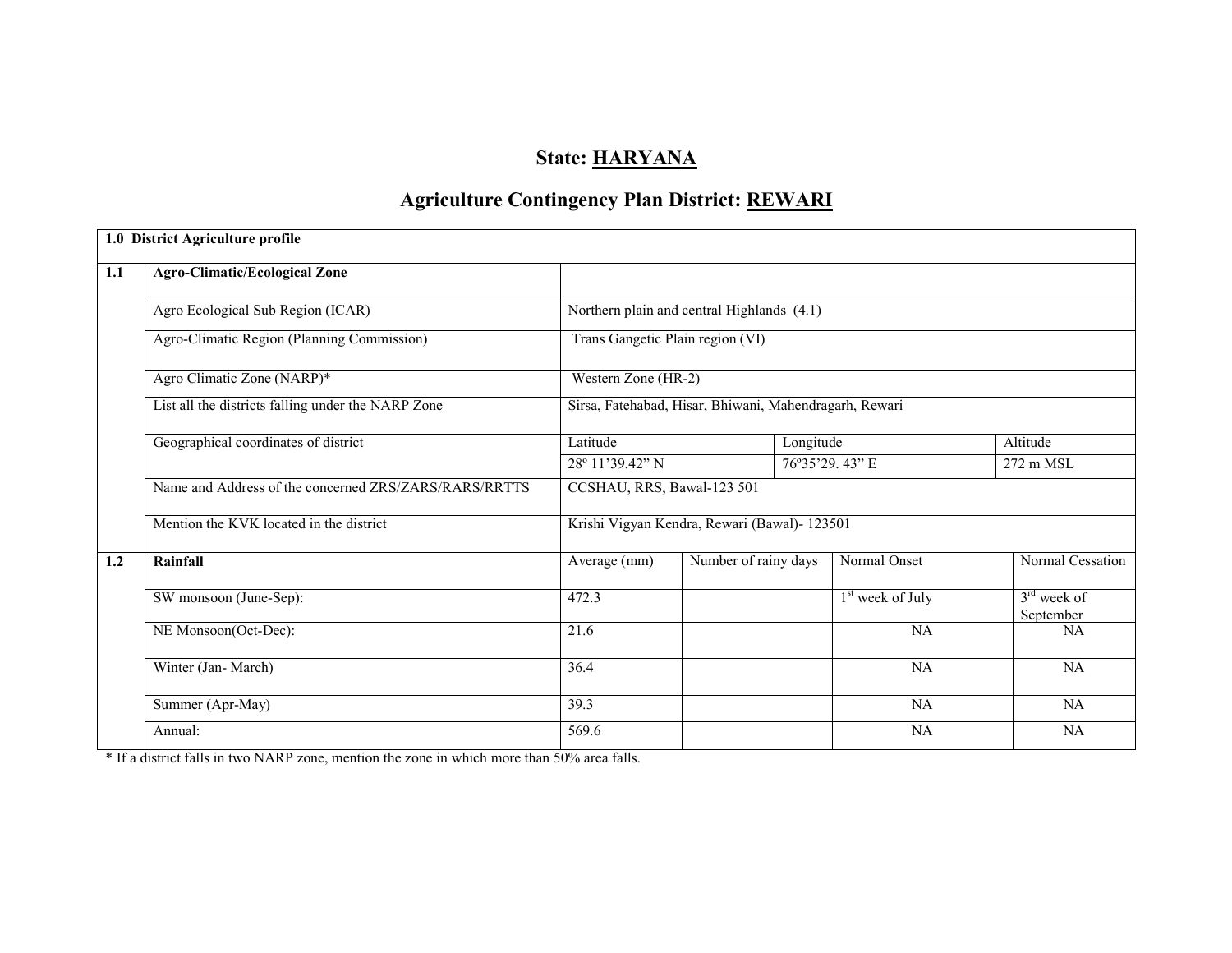| -- | Land use pattern of<br><b>the district</b> (latest)<br>statistics) | ™otal<br>geographical<br>area | Forest<br>area | and under_<br>non-agricultural<br>use | Permanent<br>pastures | Cultivable<br>waste land | Land under Misc.<br>tree crops and<br>groves | Barren and<br>uncultivable<br>land | ∵urrent<br>fallows | Othei<br>fallows |
|----|--------------------------------------------------------------------|-------------------------------|----------------|---------------------------------------|-----------------------|--------------------------|----------------------------------------------|------------------------------------|--------------------|------------------|
|    | Area (lakh ha)                                                     | 1<<br>1J.                     |                |                                       |                       |                          |                                              |                                    |                    |                  |

| 1.4 | <b>Major Soil types</b>     | Area ('000 ha) | Per cent $(\%)$ of total area |
|-----|-----------------------------|----------------|-------------------------------|
|     | Loamy sand (Alluvial soils) | 108            | 66                            |
|     | Sandy soils                 | ر ر            | 34                            |
|     | Total                       | 161            |                               |

| 1.5 | <b>Agricultural land use</b> | Area $('000 ha)$ | Cropping intensity % |
|-----|------------------------------|------------------|----------------------|
|     | Net sown area                | 112              | 173                  |
|     | Area sown more than once     | 82               |                      |
|     | Gross cropped area           | 194              |                      |

| 1.6 | Irrigation                   | Area ('000 ha) |                |                 |
|-----|------------------------------|----------------|----------------|-----------------|
|     | Net irrigated area           | 96             |                |                 |
|     | Gross irrigated area         | 167            |                |                 |
|     | Rainfed area                 | 16             |                |                 |
|     | <b>Sources of Irrigation</b> | Number         | Area ('000 ha) | % area          |
|     | Canals                       |                |                | $\gamma$<br>z., |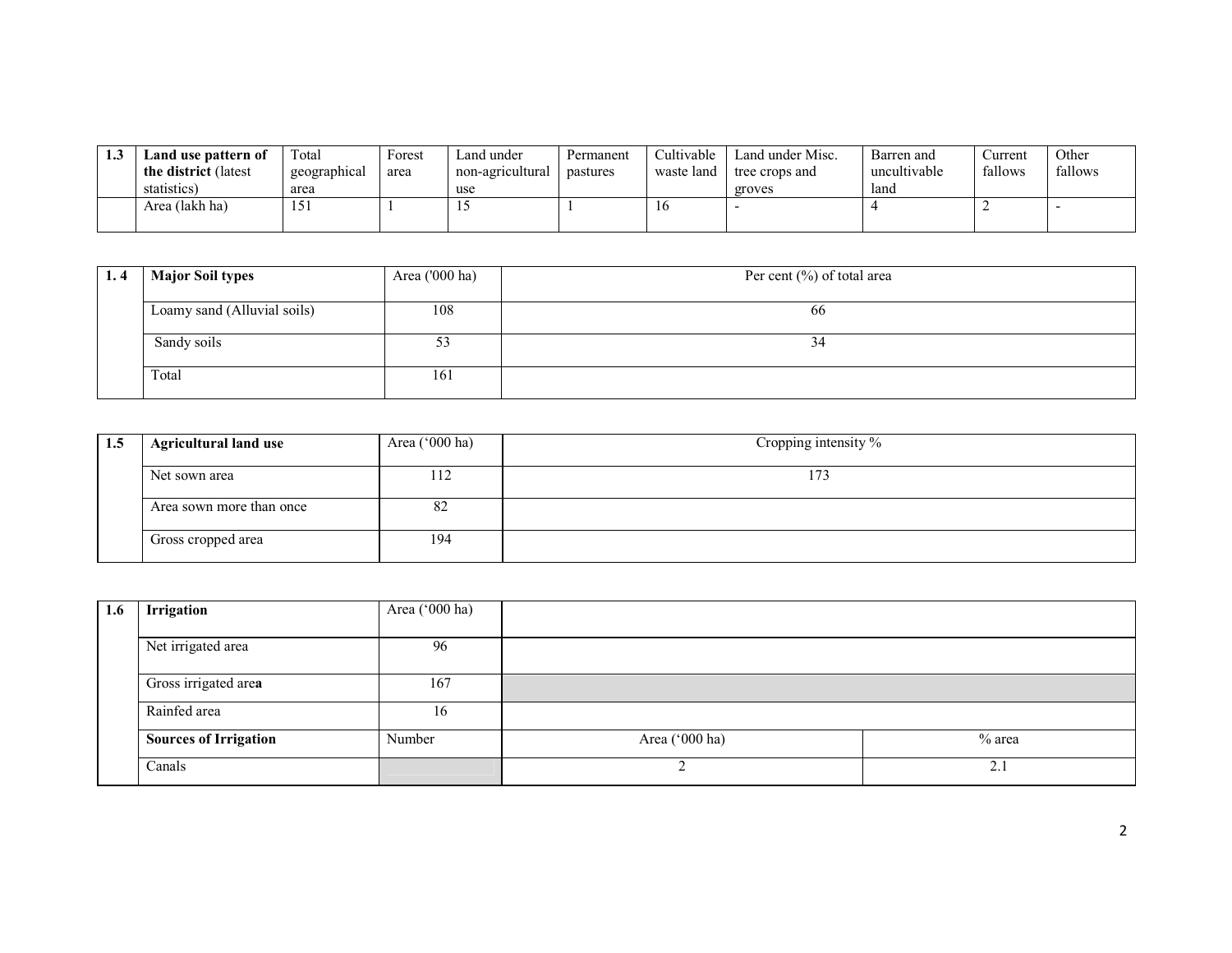| Tanks                            |                          |                | $\sim$                   | $\overline{\phantom{0}}$ |
|----------------------------------|--------------------------|----------------|--------------------------|--------------------------|
| Open wells                       |                          |                | $\overline{\phantom{a}}$ | $\overline{\phantom{a}}$ |
| Bore wells                       |                          |                | 94                       | 97.9                     |
| Lift irrigation                  |                          |                | $\overline{\phantom{a}}$ |                          |
| Other sources                    |                          |                | $\overline{\phantom{a}}$ |                          |
| Total                            |                          |                | 96                       |                          |
| Pumpsets                         | 29725                    |                |                          |                          |
| Micro-irrigation                 |                          |                |                          |                          |
| Groundwater availability and use | No. of blocks            | $%$ area       | Quality of water         |                          |
| Over exploited*                  | 4                        | 80             | Sodicity                 |                          |
| Critical                         | $\sim$                   | $\blacksquare$ |                          |                          |
| Semi-critical                    |                          | 20             |                          |                          |
| Safe                             | $\overline{\phantom{a}}$ | $\blacksquare$ |                          |                          |
| Wastewater availability and use  | $\sim$                   | $\blacksquare$ |                          |                          |
| Ground water quality             | Alkaline in nature       |                |                          |                          |

\*over-exploited: groundwater utilization > 100%; critical: 90-100%; semi-critical: 70-90%; safe: <70%

| 1.7 | <b>Major Field Crops cultivate</b> |                  | Area ('000 ha)*             |                          |                          |               |              |  |  |  |  |  |
|-----|------------------------------------|------------------|-----------------------------|--------------------------|--------------------------|---------------|--------------|--|--|--|--|--|
|     |                                    | <b>Kharif</b>    |                             | Rabi                     |                          | <b>Summer</b> | <b>Total</b> |  |  |  |  |  |
|     |                                    | <b>Irrigated</b> | Rainfed<br><b>Irrigated</b> |                          | Rainfed                  |               |              |  |  |  |  |  |
|     | Rapeseed Mustard                   |                  |                             |                          |                          |               |              |  |  |  |  |  |
|     | Bajra                              | $\sim$           |                             | $\overline{\phantom{0}}$ | $\overline{\phantom{a}}$ |               | 54           |  |  |  |  |  |
|     | Wheat                              |                  |                             |                          |                          |               | -46          |  |  |  |  |  |
|     | Cotton                             | 5.7              |                             |                          |                          |               | 5.7          |  |  |  |  |  |
|     | Barley                             | -                |                             |                          |                          |               | 1.3          |  |  |  |  |  |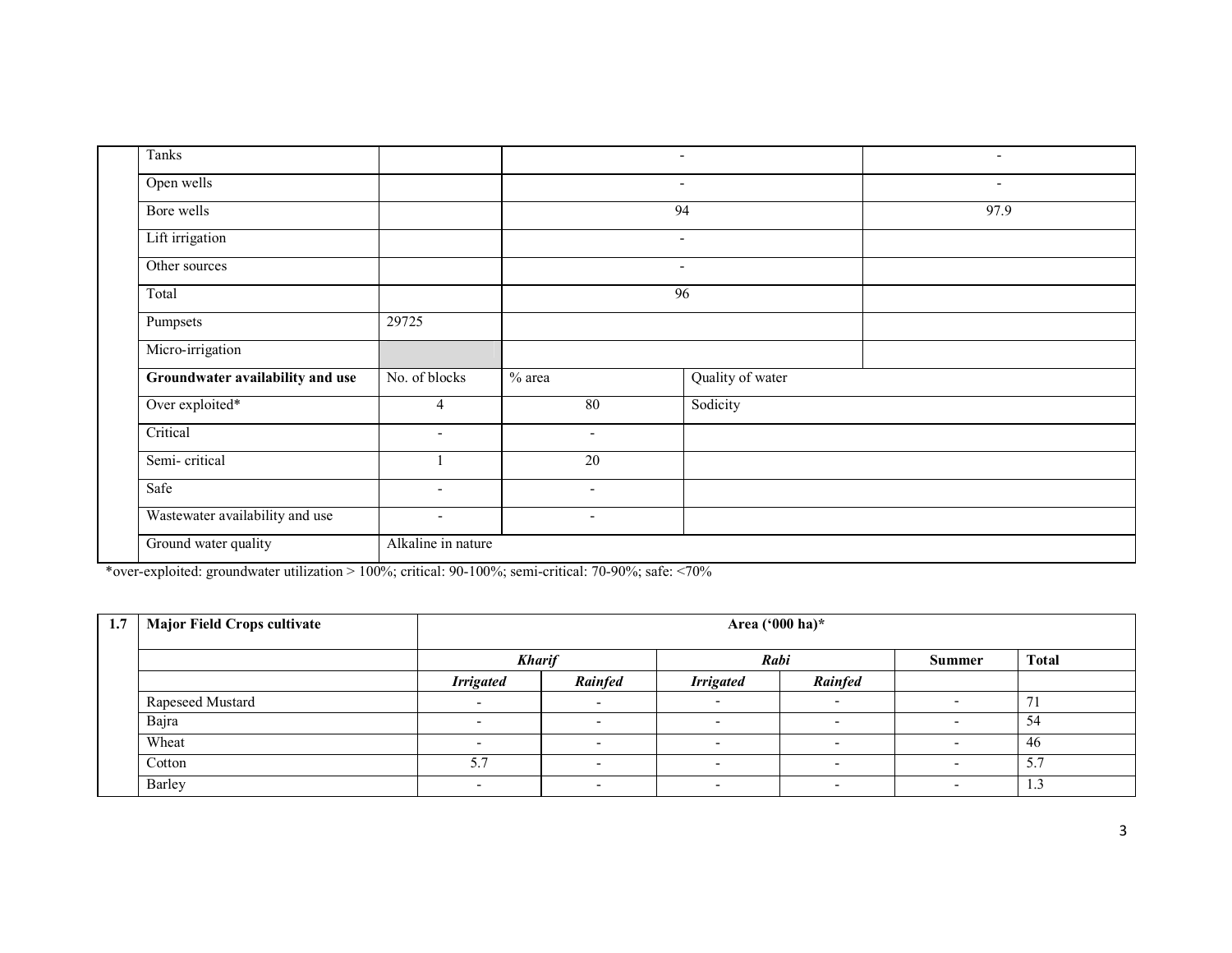| <b>Horticulture crops - Fruits</b>  | <b>Total area</b>        |
|-------------------------------------|--------------------------|
| Ber                                 | 0.1                      |
| Aonla                               | 0.1                      |
| Citrus                              | 0.1                      |
| Horticultural crops - Vegetables    | <b>Total area</b>        |
| Carrot                              | 0.6                      |
| Cauliflower                         | 0.5                      |
| <b>Medicinal and Aromatic crops</b> | ۰                        |
| <b>Plantation crops</b>             | ۰.                       |
| <b>Fodder crops</b>                 | ۰.                       |
| Total fodder crop area              | $\overline{\phantom{0}}$ |
| Grazing land                        | $\overline{\phantom{0}}$ |
| Sericulture etc                     | ۰.                       |
| Others (Specify)                    | $\overline{\phantom{a}}$ |

\* If break-up data (irrigated, rainfed) is not available, give total area

| 1.8 | Livestock                                      | <b>Male</b> ('000)  | Female ('000)             | <b>Total ('000)</b> |
|-----|------------------------------------------------|---------------------|---------------------------|---------------------|
|     | Non descriptive Cattle (local low yielding)    |                     |                           | 29                  |
|     | Crossbred cattle                               |                     |                           |                     |
|     | Non descriptive Buffaloes (local low yielding) |                     |                           | 189                 |
|     | Graded Buffaloes                               |                     |                           |                     |
|     | Goat                                           |                     |                           |                     |
|     | Sheep                                          |                     |                           |                     |
|     | Others (Camel, Pig, Yak etc.)                  |                     |                           |                     |
| 1.9 | <b>Poultry</b>                                 | <b>No. of Farms</b> | Total no. of birds ('000) |                     |
|     | Commercial                                     | <b>NA</b>           | 310                       |                     |
|     | Backyard                                       | NA                  | Q                         |                     |
|     |                                                |                     |                           |                     |

| 1.10 | $\sim$<br>Tisheries    |      |         |                                        |              |             |                           |
|------|------------------------|------|---------|----------------------------------------|--------------|-------------|---------------------------|
|      | Capture<br>$\lambda$ . |      |         |                                        |              |             |                           |
|      | <b>Marine</b>          | Data | source: | $\mathbf{a}$<br>. of fishermen<br>'NO. | <b>Boats</b> | <b>Nets</b> | <b>Storage facilities</b> |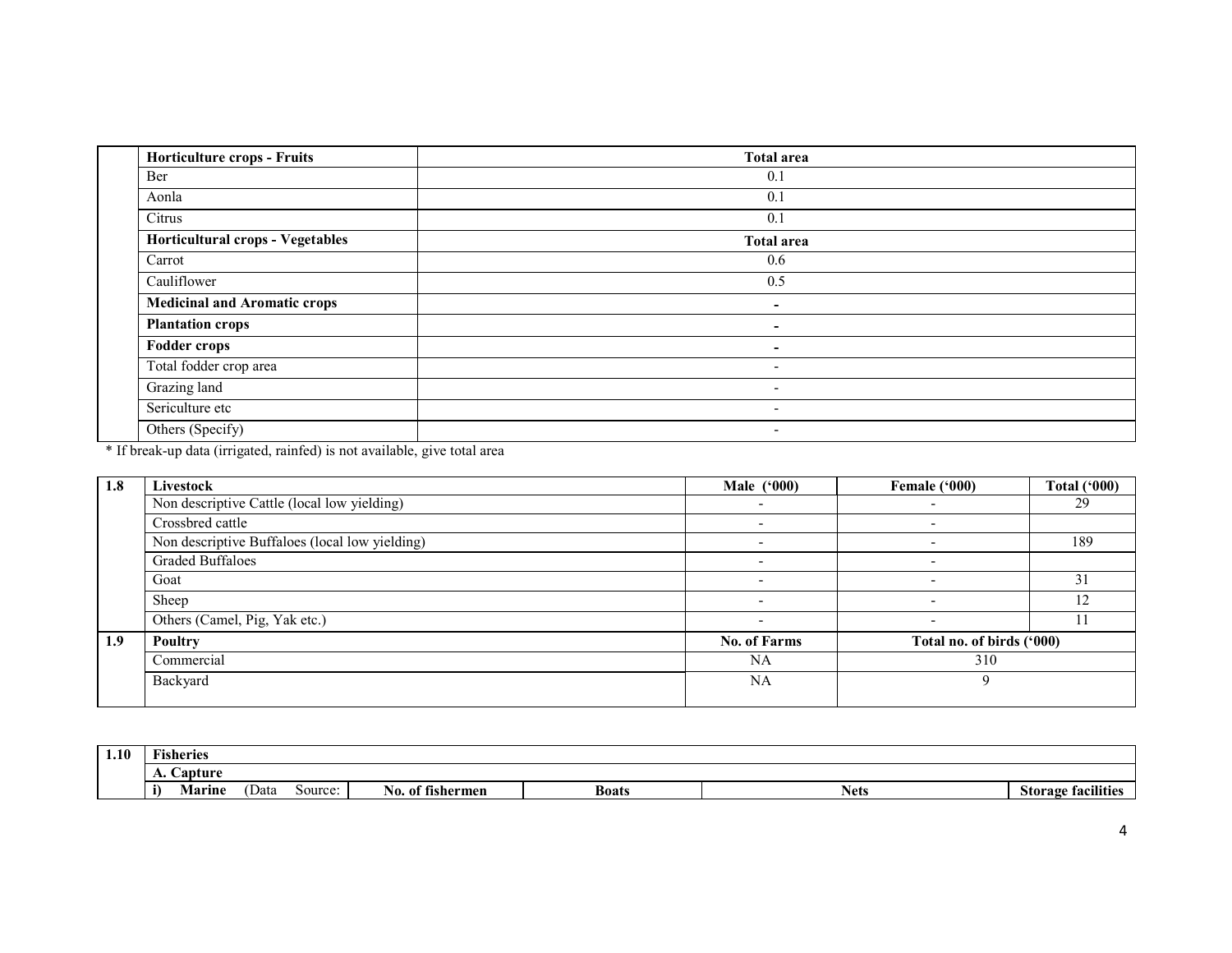| Fisheries Dept.)       |                                                |                  |                               | Mechanised             | Non-       | Mechanized (Trawl        | Non-mechanized (Shore)     | (Ice plants etc.)             |
|------------------------|------------------------------------------------|------------------|-------------------------------|------------------------|------------|--------------------------|----------------------------|-------------------------------|
|                        |                                                |                  |                               |                        | mechanized | nets, Grill nets)        | seines, stake & trap nets) |                               |
|                        |                                                |                  |                               |                        |            |                          |                            | <b>NA</b>                     |
| ii)<br>Inland          | Source:<br>(Data                               |                  | <b>No. Farmer owned ponds</b> |                        |            | <b>No. of Reservoirs</b> | No. of village tanks       |                               |
| Fisheries Dept.)       |                                                | NA               |                               |                        | <b>NA</b>  |                          | NA                         |                               |
| <b>B.</b> Culture      |                                                |                  |                               |                        |            |                          |                            |                               |
|                        |                                                |                  |                               | Water Spread Area (ha) |            | Yield (t/ha)             |                            | <b>Production ('000 tons)</b> |
| <b>Brackish</b><br>i)  | water                                          | (Data<br>source: |                               | <b>NA</b>              |            | NA                       |                            | <b>NA</b>                     |
| MPEDA/Fisheries Dept.) |                                                |                  |                               |                        |            |                          |                            |                               |
|                        | ii) Fresh water (Data source: Fisheries Dept.) |                  |                               |                        |            |                          |                            |                               |
| <b>Others</b>          |                                                |                  |                               |                        |            |                          |                            |                               |

| 1.11 | Production and Productivity of                        | <b>Kharif</b>            |                         |                          | Rabi                     |                          | <b>Summer</b>            |                          | <b>Total</b>            |
|------|-------------------------------------------------------|--------------------------|-------------------------|--------------------------|--------------------------|--------------------------|--------------------------|--------------------------|-------------------------|
|      | major crops (Average of 2004-05,<br>2005-06, 2006-07) | Production<br>(000 t)    | Productivity<br>(kg/ha) | Production<br>(000 t)    | Productivity<br>(kg/ha)  | Production<br>(000 t)    | Productivity<br>(kg/ha)  | Production<br>(000 t)    | Productivity<br>(kg/ha) |
|      | Rapeseed Mustard                                      |                          |                         | 103.9                    | 1464                     | $\qquad \qquad -$        | $\overline{\phantom{0}}$ | 103.9                    | 1464                    |
|      | Bajra                                                 | 69.8                     | 1293                    |                          |                          | $\overline{\phantom{0}}$ |                          | 69.8                     | 1293                    |
|      | Wheat                                                 |                          |                         | 192.4                    | 4183                     |                          |                          | 192.4                    | 4183                    |
|      | Cotton                                                | 15.3                     | 423                     |                          |                          | ۰                        | $\overline{\phantom{0}}$ | 15.3                     | 423                     |
|      | Barley                                                |                          |                         | 3.8                      | 2910                     | $\overline{\phantom{0}}$ | $\overline{\phantom{0}}$ | 3.8                      | 2910                    |
|      | <b>Major Horticultural crops</b>                      |                          |                         |                          |                          |                          |                          |                          |                         |
|      | Ber                                                   | $\overline{\phantom{0}}$ | $\sim$                  | $\overline{\phantom{a}}$ | $\overline{\phantom{0}}$ | $\overline{\phantom{a}}$ | $\overline{\phantom{0}}$ | $\overline{\phantom{0}}$ | 1075                    |
|      | Aonla                                                 | $\overline{\phantom{0}}$ |                         |                          |                          | $\overline{\phantom{0}}$ | $\overline{\phantom{0}}$ | $\overline{\phantom{0}}$ | 565                     |
|      | Citrus                                                |                          |                         | $\overline{\phantom{a}}$ |                          | ۰                        |                          | $\overline{\phantom{0}}$ | 415                     |

(Source: Deputy Director Agriculture, Rewari)

| 1.12 | Sowing window for 5<br><b>major crops</b> (start and end<br>of sowing period) | Rapeseed & Mustard | Bajra         | Wheat | Cotton | Barley |
|------|-------------------------------------------------------------------------------|--------------------|---------------|-------|--------|--------|
|      | Kharif-Rainfed                                                                |                    | Onset of rain |       |        |        |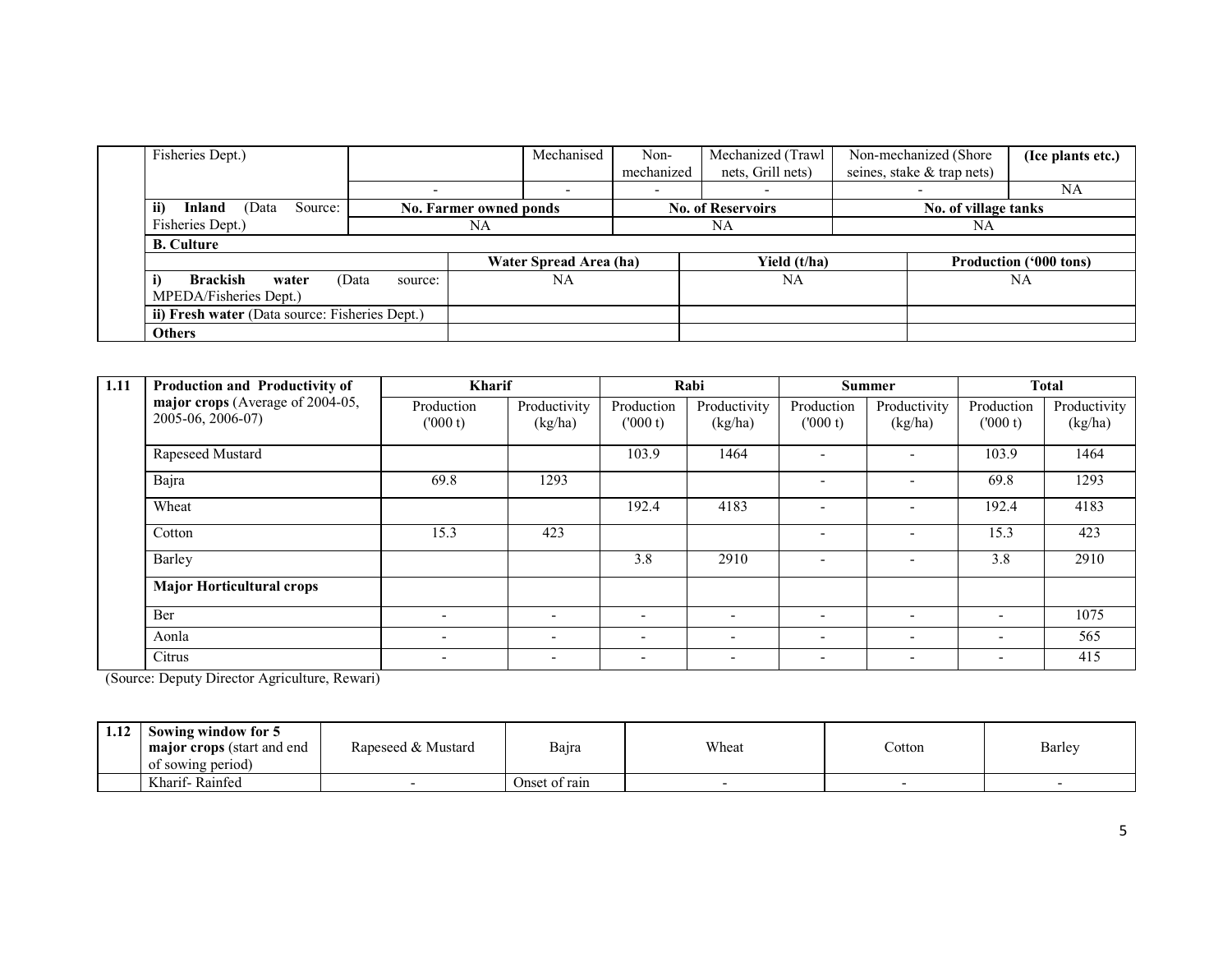| Kharif-Irrigated |                         | $1-15$ July |                            | 15 April – 7 July |                             |
|------------------|-------------------------|-------------|----------------------------|-------------------|-----------------------------|
| Rabi-Rainfed     | September end           |             | October end – November end |                   | 15 October $-15$ Nov        |
| Rabi-Irrigated   | September end $-20$ Oct |             | October end $-15$ November |                   | 15 November -30<br>November |

| 1.13 | What is the major contingency the district is prone to? (Tick mark) | Regular                  | Occasional               | <b>None</b>              |
|------|---------------------------------------------------------------------|--------------------------|--------------------------|--------------------------|
|      |                                                                     |                          |                          |                          |
|      | Drought                                                             | $\overline{\phantom{0}}$ |                          | $\overline{\phantom{0}}$ |
|      | Flood                                                               | $\overline{\phantom{0}}$ | -                        |                          |
|      | Cyclone                                                             | $\overline{\phantom{0}}$ | ٠                        |                          |
|      | Hail storm                                                          | ۰                        |                          |                          |
|      | Heat wave                                                           |                          | $\overline{\phantom{a}}$ | -                        |
|      | Cold wave                                                           |                          | $\sim$                   | $\overline{\phantom{0}}$ |
|      | Frost                                                               | -                        |                          | $\overline{\phantom{0}}$ |
|      | Sea water inundation                                                | ۰                        | $\sim$                   |                          |
|      | Pests and diseases (specify)                                        | ۰.                       |                          | $\overline{\phantom{0}}$ |
|      | Others (Specify)                                                    | ۰                        | $\overline{\phantom{a}}$ | $\overline{\phantom{0}}$ |

| 1.14 | Include Digital maps of the district for | Location map of district with in State as Annexure I | Enclosed: Yes |
|------|------------------------------------------|------------------------------------------------------|---------------|
|      |                                          | Mean annual rainfall as Annexure 2                   | Enclosed: Yes |
|      |                                          | Soil map as Annexure 3                               | Enclosed: No  |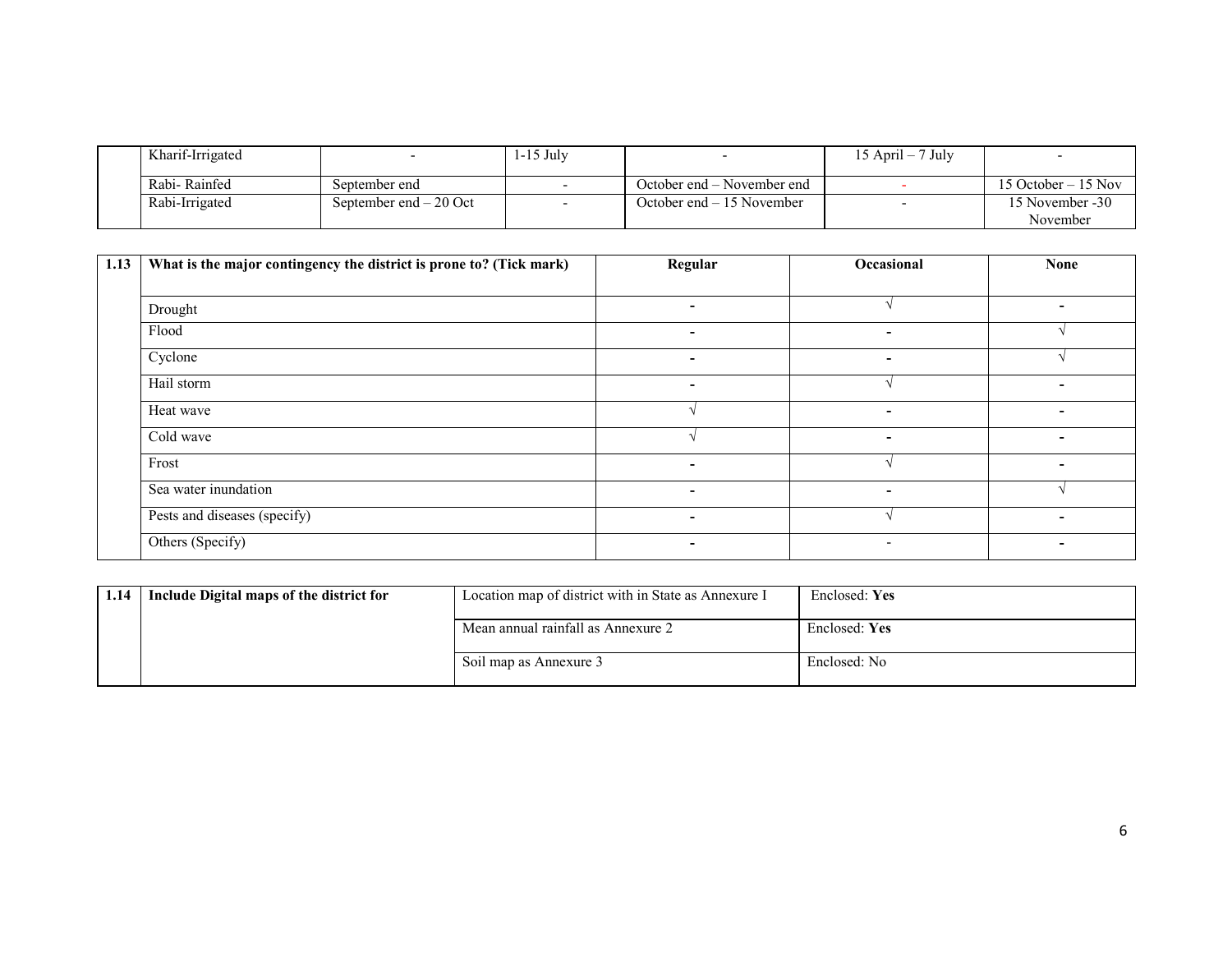# 2.0 Strategies for weather related contingencies 2.1 Drought 2.1.1 Rainfed situation

| Condition                   |                |                                                              |                 | <b>Suggested Contingency measures</b> |                   |
|-----------------------------|----------------|--------------------------------------------------------------|-----------------|---------------------------------------|-------------------|
| <b>Early season</b>         | Major          | Crop/cropping system                                         | Change in crop/ | Agronomic                             | <b>Remarks</b> on |
| drought (delayed            | Farming        |                                                              | cropping system | measures                              | Implementation    |
| onset)                      | situation      |                                                              |                 |                                       |                   |
|                             | Light textured | Pearl millet: HHB-94, HHB-197, HHB-67 (Improved)             | No change       |                                       |                   |
| Delay by 2 weeks            | sandy soils    | Pearl millet + Greengram- Satya, Muskan, Bharpai / Mothbean: | -do-            |                                       |                   |
| (July $3^{\text{rd}}$ week) | susceptible to | RMO 40 (Intercropping $8:4/6:3$ )                            |                 |                                       |                   |
|                             | wind erosion   | Clusterbean: HG-563, HG-365                                  | -do-            |                                       |                   |
|                             |                | Cowpea: Charodi for grain and CS-88 for fodder               |                 |                                       |                   |
|                             |                | Castor: CH-1                                                 |                 |                                       |                   |
|                             |                | Sesame: HT-1                                                 |                 |                                       |                   |
|                             |                | Note-Clusterbean can also intercropped with pearlmillet as   |                 |                                       |                   |
|                             |                | above.                                                       |                 |                                       |                   |

| Condition                  |                |                                                              |                   | <b>Suggested Contingency measures</b> |                   |
|----------------------------|----------------|--------------------------------------------------------------|-------------------|---------------------------------------|-------------------|
| <b>Early season</b>        | Major          | Crop/cropping system                                         | Change in crop/   | Agronomic                             | <b>Remarks</b> on |
| drought (delayed           | Farming        |                                                              | cropping system   | measures                              | Implementation    |
| onset)                     | situation      |                                                              |                   |                                       |                   |
| Delay by 4 weeks           | Light textured | Pearl millet: HHB-94, HHB-197, HHB-67 (Improved)             | Avoid clusterbean |                                       |                   |
| (Aug 1 <sup>st</sup> week) | sandy soils    | Pearl millet + Greengram- Satya, Muskan, Bharpai / Mothbean: | beyond mid July.  |                                       |                   |
|                            | susceptible to | RMO 40 (Intercropping $8:4/6:3$ )                            |                   |                                       |                   |
|                            | wind erosion   | Clusterbean: HG-563, HG-365                                  |                   |                                       |                   |
|                            |                | Cowpea: Charodi for grain and CS-88 for fodder               |                   |                                       |                   |
|                            |                | Castor: CH-1                                                 |                   |                                       |                   |
|                            |                | Sesame: HT-1                                                 |                   |                                       |                   |
|                            |                | Note- Clusterbean can also intercropped with pearlmillet as  |                   |                                       |                   |
|                            |                | above.                                                       |                   |                                       |                   |

| $\mathop{\mathsf{Condition}}$ |                      |                                                               |                 | <b>Suggested Contingency measures</b> |                          |
|-------------------------------|----------------------|---------------------------------------------------------------|-----------------|---------------------------------------|--------------------------|
| <b>Early season</b>           | <b>Major Farming</b> | Crop/cropping system                                          | Change in crop/ | Agronomic                             | <b>Remarks</b> on        |
| drought                       | situation            |                                                               | cropping system | measures                              | Implementation           |
| (delayed onset)               |                      |                                                               |                 |                                       |                          |
| Delay by 6                    | Light textured       | Pearl millet: HHB-94, HHB-197, HHB-67 (Improved)              | Avoid sesame    |                                       | $\overline{\phantom{a}}$ |
| weeks                         | sandy soils          | Pearl millet + Greengram - Satya, Muskan, Bharpai / Mothbean: | beyond mid      |                                       |                          |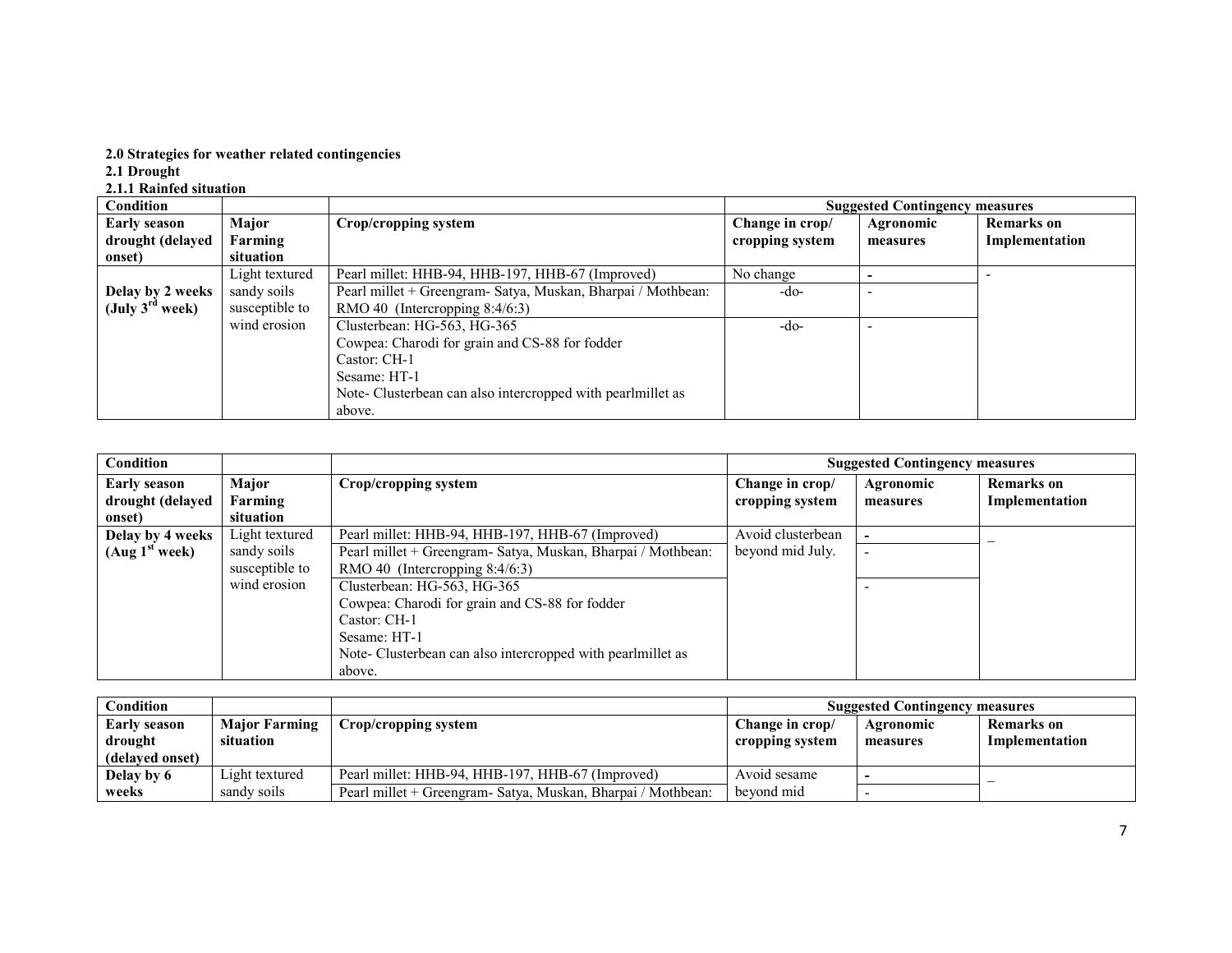| (Aug 3 <sup>rd</sup> week) | susceptible to | RMO 40 (Intercropping $8:4/6:3$ )                           | August. |  |
|----------------------------|----------------|-------------------------------------------------------------|---------|--|
|                            | wind erosion   | Clusterbean: HG-563, HG-365                                 |         |  |
|                            |                | Cowpea: Charodi for grain and CS-88 for fodder              |         |  |
|                            |                | Castor: CH-1                                                |         |  |
|                            |                | Sesame: HT-1                                                |         |  |
|                            |                | Note- Clusterbean can also intercropped with pearlmillet as |         |  |
|                            |                | above.                                                      |         |  |

| Condition           |                      |                                                              |                 | <b>Suggested Contingency measures</b> |                   |
|---------------------|----------------------|--------------------------------------------------------------|-----------------|---------------------------------------|-------------------|
| <b>Early season</b> | <b>Major Farming</b> | Crop/cropping system                                         | Change in crop/ | Agronomic                             | <b>Remarks</b> on |
| drought             | situation            |                                                              | cropping system | measures                              | Implementation    |
| (delayed onset)     |                      |                                                              |                 |                                       |                   |
| Delay by 8          | Light textured       | Pearl millet: HHB-94, HHB-197, HHB-67 (Improved)             | Fallow          | Conserve soil                         |                   |
| weeks (Sept. 1st    | sandy soils          |                                                              |                 | moisture for <i>rabi</i>              |                   |
| week)               | susceptible to       |                                                              |                 | sowing.                               |                   |
|                     | wind erosion         | Pearl millet + Greengram- Satya, Muskan, Bharpai / Mothbean: | $-do-$          | -do-                                  |                   |
|                     |                      | RMO 40 (Intercropping 8:4/6:3)                               |                 |                                       |                   |
|                     |                      | Clusterbean: HG-563, HG-365                                  | $-do-$          | -do-                                  |                   |
|                     |                      | Cowpea: Charodi for grain and CS-88 for fodder               |                 |                                       |                   |
|                     |                      | Castor: CH-1                                                 |                 |                                       |                   |
|                     |                      | Sesame: HT-1                                                 |                 |                                       |                   |
|                     |                      | Note- Clusterbean can also intercropped with pearlmillet as  |                 |                                       |                   |
|                     |                      | above.                                                       |                 |                                       |                   |

| Condition            |                |                                     | <b>Suggested Contingency measures</b>                                                         |                          |                                     |
|----------------------|----------------|-------------------------------------|-----------------------------------------------------------------------------------------------|--------------------------|-------------------------------------|
| Early season drought | Major          | Crop/cropping system                | Crop management                                                                               | Soil nutrient & moisture | <b>Remarks</b> on                   |
| (Normal onset)       | Farming        |                                     |                                                                                               | conservation measures    | Implementation                      |
|                      | situation      |                                     |                                                                                               |                          |                                     |
| <b>Normal onset</b>  | Light textured | Pearl millet: HHB-94, HHB-197, HHB- | i) In case of poor plant                                                                      |                          | <sup>of</sup><br>such<br>ln<br>case |
| followed by 15-20    | sandy soils    | 67 (Improved)                       | population ( <two-third), go<="" th=""><th></th><th>situation:</th></two-third),>             |                          | situation:                          |
| days dry spell       | susceptible to |                                     | for re-sowing as and when                                                                     |                          | State Agriculture                   |
| after sowing         | wind erosion   |                                     | rains resume.                                                                                 |                          | should<br>Department                |
| leading to poor      |                |                                     | filling<br>Gap<br>11)<br>by                                                                   |                          | arrangement<br>make                 |
| germination/crop     |                |                                     | under<br>transplanting<br>rainy                                                               |                          | for seeds to meet the               |
| stand etc.           |                |                                     | conditions.                                                                                   |                          | block<br>at<br>exigency             |
|                      |                | Pearl millet + Greengram- Satya,    | plant<br>case of<br>poor<br>In.                                                               |                          | level.                              |
|                      |                | Muskan, Bharpai / Mothbean: RMO-40  | population ( <two-third), go<="" th=""><th></th><th>of<br/>Release<br/>11)</th></two-third),> |                          | of<br>Release<br>11)                |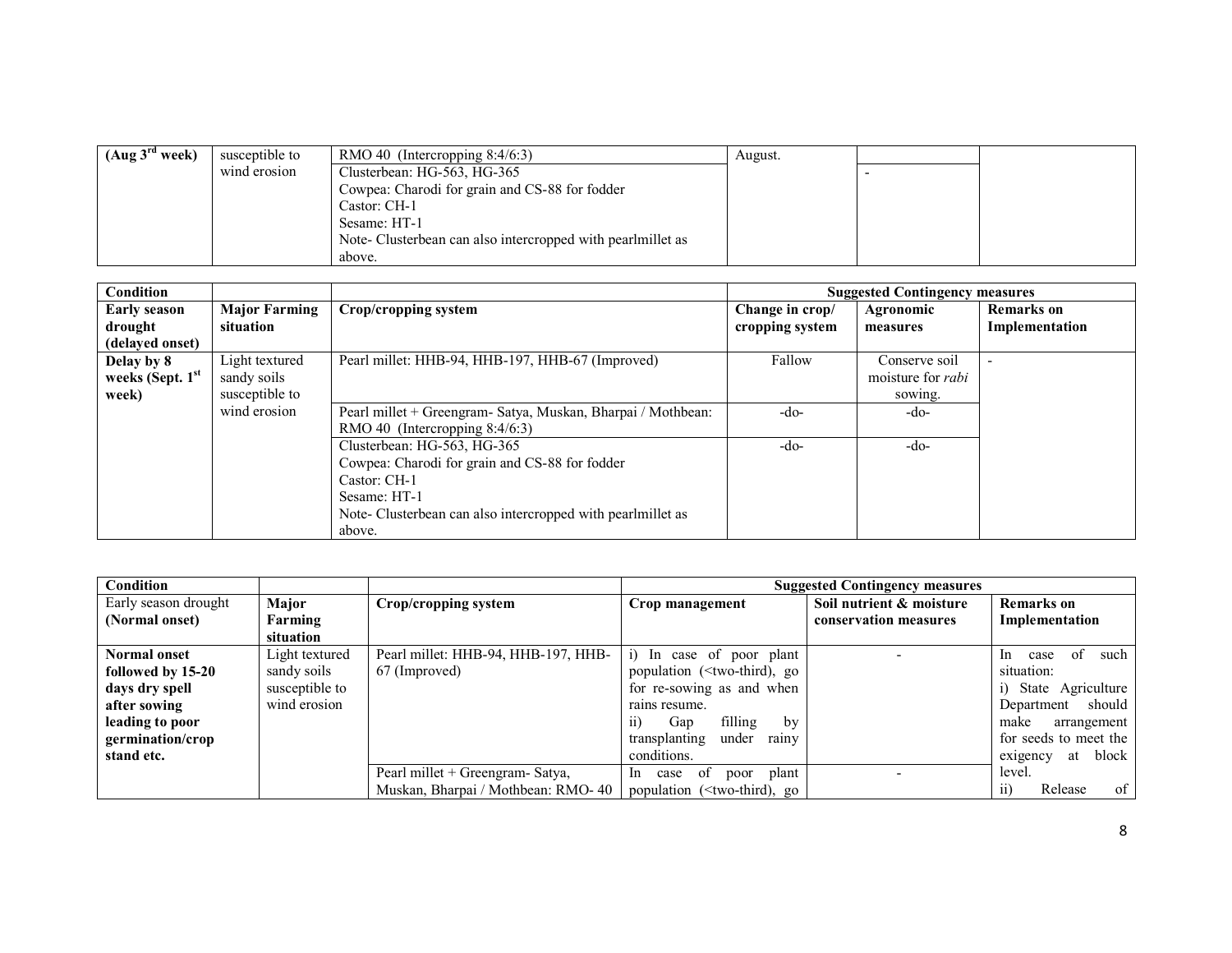| (Intercropping $8:4/6:3$ )             | for re-sowing as and when | irrigation<br>water in            |
|----------------------------------------|---------------------------|-----------------------------------|
|                                        | rains resume.             | and proper<br>canals              |
| Clusterbean: HG-563, HG-365            | -do-                      | power supply may be               |
| Cowpea: Charodi for grain and CS-88    |                           | insured by concerned              |
| for fodder                             |                           | departments                       |
| Castor: CH-1                           |                           | $\overline{111}$<br>Subsidy<br>on |
| Sesame: HT-1                           |                           | sprinkler,<br>drip                |
| Note-Clusterbean can also intercropped |                           | irrigation<br>systems             |
| with pearlmillet as above.             |                           | and laser leveler                 |

| Condition                                                                                        |                                                                 |                                                                                                                                                              |                                                                                                                                                                                                                                                                                                                                                                                    | <b>Suggested Contingency measures</b>                                                                                                                                                                                          |                                                                                                                                                                                                                                       |
|--------------------------------------------------------------------------------------------------|-----------------------------------------------------------------|--------------------------------------------------------------------------------------------------------------------------------------------------------------|------------------------------------------------------------------------------------------------------------------------------------------------------------------------------------------------------------------------------------------------------------------------------------------------------------------------------------------------------------------------------------|--------------------------------------------------------------------------------------------------------------------------------------------------------------------------------------------------------------------------------|---------------------------------------------------------------------------------------------------------------------------------------------------------------------------------------------------------------------------------------|
| Mid season drought<br>(long dry spell,<br>consecutive 2 weeks<br>rainless $(>2.5$ mm)<br>period) | <b>Major Farming</b><br>situation                               | Crop/cropping system                                                                                                                                         | Crop management                                                                                                                                                                                                                                                                                                                                                                    | Soil nutrient & moisture<br>conservation measures                                                                                                                                                                              | <b>Remarks</b> on<br>Implementation                                                                                                                                                                                                   |
| At vegetative stage                                                                              | Light textured<br>sandy soils<br>susceptible to<br>wind erosion | Pearl millet: HHB-94, HHB-197, HHB-<br>67 (Improved)<br>Pearl millet + Greengram- Satya,<br>Muskan, Bharpai / Mothbean: RMO 40<br>(Intercropping $8:4/6:3$ ) | i) Weeding<br>hoeing<br>and<br>with wheel hand hoe/<br>kasola as<br>and when<br>required.<br>ii) Thinning to reduce $1/3^{rd}$<br>population.<br>Don't use chemicals<br>i)<br>for weed management<br>under stress.<br>Weeding and hoeing<br>$\overline{11}$<br>with wheel hand hoe/<br>kasola as and when<br>required.<br>in<br>Straw mulching<br>$\overline{11}$<br>between rows. | $In-situ$ /ex-situ<br>moisture<br>conservation:<br>i) Apply life saving irrigation of<br>4-5 cm, if possible.<br>ii) Foliar spray of urea (2.5 % at<br>30-35 DAS).<br>Apply life saving irrigation of 4-<br>5 cm, if possible. | Release<br>of<br>i)<br>irrigation water<br>in canals and<br>proper<br>power<br>supply may be<br>insured<br>by<br>concerned<br>departments<br>ii) subsidy<br>on<br>sprinkler,<br>drip<br>irrigation<br>and<br>systems<br>laser leveler |
|                                                                                                  |                                                                 | Clusterbean: HG-563, HG-365<br>Cowpea: Charodi for grain and CS-88<br>for fodder<br>Castor: CH-1                                                             |                                                                                                                                                                                                                                                                                                                                                                                    |                                                                                                                                                                                                                                |                                                                                                                                                                                                                                       |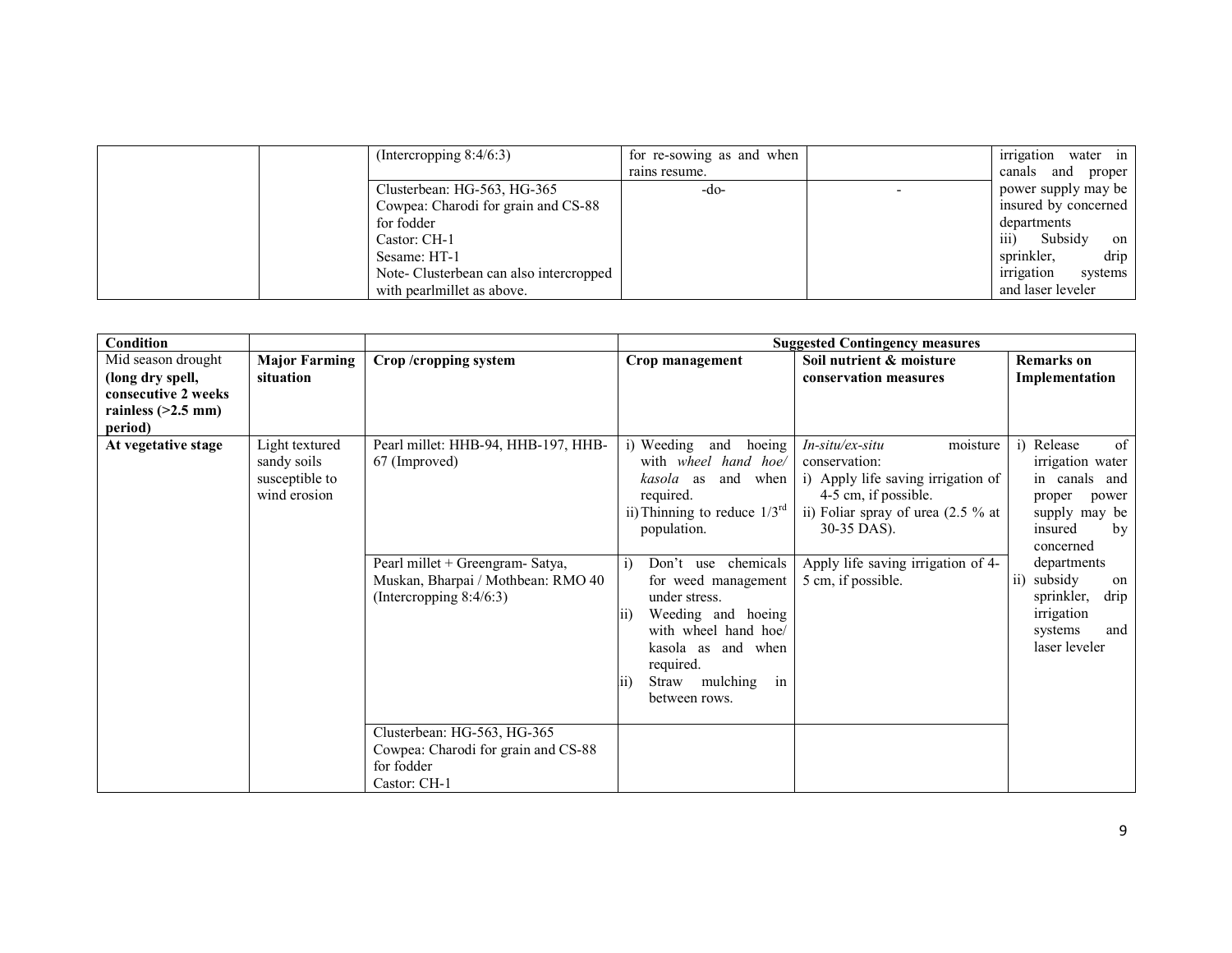|  |  |  | <b>TTT</b><br>Sesame: H <sub>1</sub> -1<br>Note-<br>Clusterbean can also intercropped<br><br>pearlmillet as above.<br>- with น |  |  |  |
|--|--|--|--------------------------------------------------------------------------------------------------------------------------------|--|--|--|
|--|--|--|--------------------------------------------------------------------------------------------------------------------------------|--|--|--|

| Condition             |                      |                                        |                                | <b>Suggested Contingency measures</b> |                   |
|-----------------------|----------------------|----------------------------------------|--------------------------------|---------------------------------------|-------------------|
| Mid season drought    | <b>Major Farming</b> | Crop/cropping system                   | Crop management                | Soil nutrient & moisture              | <b>Remarks</b> on |
| (long dry spell)      | situation            |                                        |                                | conservation measures                 | Implementation    |
|                       | Light textured       | Pearl millet: HHB-94, HHB-197, HHB-    | i) Remove every third row      |                                       | None              |
| At reproductive stage | sandy soils          | 67 (Improved)                          | for green fodder.              |                                       |                   |
|                       | susceptible to       |                                        | ii) Make ridge and furrow      |                                       |                   |
|                       | wind erosion         |                                        | for rain water harvesting.     |                                       |                   |
|                       |                      |                                        | iii) Life saving irrigation if |                                       |                   |
|                       |                      |                                        | available.                     |                                       |                   |
|                       |                      | Pearl millet + Greengram- Satya,       | $-do-$                         | $-do-$                                | $-do-$            |
|                       |                      | Muskan, Bharpai / Mothbean: RMO 40     |                                |                                       |                   |
|                       |                      | (Intercropping $8:4/6:3$ )             |                                |                                       |                   |
|                       |                      | Clusterbean: HG-563, HG-365            | $-do-$                         | $-do-$                                | -do-              |
|                       |                      | Cowpea: Charodi for grain and CS-88    |                                |                                       |                   |
|                       |                      | for fodder                             |                                |                                       |                   |
|                       |                      | Castor: CH-1                           |                                |                                       |                   |
|                       |                      | Sesame: HT-1                           |                                |                                       |                   |
|                       |                      | Note-Clusterbean can also intercropped |                                |                                       |                   |
|                       |                      | with pearlmillet as above.             |                                |                                       |                   |

| Condition               |                      |                                     | <b>Suggested Contingency measures</b> |                                  |                      |
|-------------------------|----------------------|-------------------------------------|---------------------------------------|----------------------------------|----------------------|
| <b>Terminal drought</b> | <b>Major Farming</b> | Crop/cropping system                | Crop management                       | Rabi crop planning               | <b>Remarks</b> on    |
| (Early withdrawal of    | situation            |                                     |                                       |                                  | Implementation       |
| monsoon)                |                      |                                     |                                       |                                  |                      |
|                         | Light textured       | Pearl millet: HHB-94, HHB-197, HHB- | Remove every third row                | Field preparation for rabi crop  | The<br>State         |
|                         | sandy soils          | 67 (Improved)                       | for green fodder.                     | sowing during first fortnight of | Agriculture          |
|                         | susceptible to       |                                     | Make ridge and furrow for             | Oct.                             | Department should    |
|                         | wind erosion         |                                     | rain water harvesting.                | Sowing of Mustard (RH-30, RH)    | advance<br>have      |
|                         |                      |                                     | Life saving irrigation if             | -819, RB-24, RB 50 RH-781        | arrangements for     |
|                         |                      |                                     | available.                            | and Varuna) and Chickpea (C-     | timely supply of     |
|                         |                      |                                     | Foliar spray of urea 2%               | $235$ , H-208 and HC-1) during   | seed, fertilizer and |
|                         |                      |                                     | rainfed<br>solution<br>under          | second fortnight of Oct.         | other agro-inputs    |
|                         |                      |                                     | condition.                            |                                  | to farmers at block  |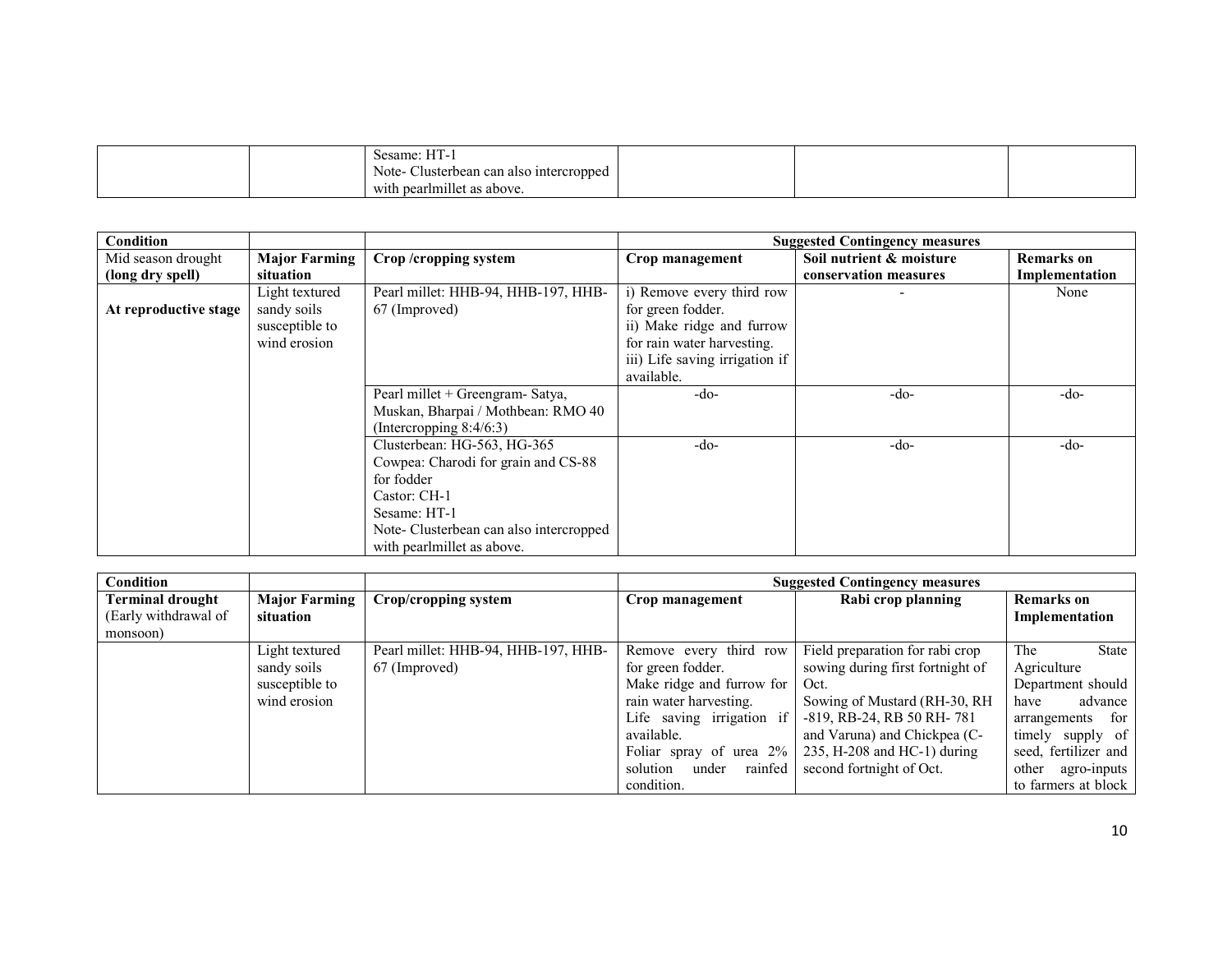| Pearl millet + Greengram- Satya,<br>Muskan, Bharpai / Mothbean: RMO 40<br>(Intercropping $8:4/6:3$ )                                                                                     | -do- | -do- | level.<br>Breeder seed: Dept<br>of Plant Breeding, |
|------------------------------------------------------------------------------------------------------------------------------------------------------------------------------------------|------|------|----------------------------------------------------|
| Clusterbean: HG-563, HG-365<br>Cowpea: Charodi for grain and CS-88<br>for fodder<br>Castor: CH-1<br>Sesame: HT-1<br>Note-Clusterbean can also intercropped<br>with pearlmillet as above. | -do- | -do- | CCSHAU, Hisar                                      |

#### 2.1.2 Irrigated situation

| ninguwa situation<br>Condition                                          |                                                             |                          | <b>Suggested Contingency measures</b> |                                                                                                                                                                                                                                                                                                                                                                                                                                                                                                                                                                                        |                                                                                                                                                                                                                                       |  |
|-------------------------------------------------------------------------|-------------------------------------------------------------|--------------------------|---------------------------------------|----------------------------------------------------------------------------------------------------------------------------------------------------------------------------------------------------------------------------------------------------------------------------------------------------------------------------------------------------------------------------------------------------------------------------------------------------------------------------------------------------------------------------------------------------------------------------------------|---------------------------------------------------------------------------------------------------------------------------------------------------------------------------------------------------------------------------------------|--|
|                                                                         | Major<br>Farming<br>situation                               | Crop/cropping<br>system  | Change in<br>crop/cropping<br>system  | <b>Agronomic measures</b>                                                                                                                                                                                                                                                                                                                                                                                                                                                                                                                                                              | <b>Remarks</b> on<br>Implementation                                                                                                                                                                                                   |  |
| Delayed/limited<br>release of water in<br>canals due to low<br>rainfall | Sandy<br>soils/sandy<br>loam soils<br>tubewell<br>irrigated | Pearlmillet-Wheat        | Pearlmillet-Raya                      | 10-15% higher seed rate<br>Sprinkler irrigation<br>Planting on beds, planting with ridger seeder<br>Laser land leveling,<br>Conjunctive use of canal and ground waters.<br>Intercropping with moong in pearlmillet and harvesting of<br>intercrop<br>Split application of fertilizers<br>Straw mulching<br>Limited ground water use, prefer life saving irrigation<br>Short duration cultivars Soaking of wheat seeds before sowing<br>Seed treatment with azotobactor/rhizobium<br>Deep ploughing during kharif season<br>Shallow irrigation of 4-5 cm depth<br>Weed free environment | Seeds from State,<br>national seed and<br>private<br>seed<br>The<br>agencies.<br>schemes<br>of<br>NREGS, RKRY,<br>NFSM, NHM are<br>in operation.<br>Govt. subsidy on<br>sprinkler,<br>drip<br>irrigation systems<br>and laser leveler |  |
|                                                                         |                                                             | Pearlmillet-<br>Chickpea | Clusterbean-Barley                    | Same as above                                                                                                                                                                                                                                                                                                                                                                                                                                                                                                                                                                          |                                                                                                                                                                                                                                       |  |
|                                                                         |                                                             | Fallow -Raya             | Summer moong-<br>Raya                 | Same as above                                                                                                                                                                                                                                                                                                                                                                                                                                                                                                                                                                          |                                                                                                                                                                                                                                       |  |
|                                                                         |                                                             | Sorghum-Barley           | Cucurbits-Raya                        | Same as above                                                                                                                                                                                                                                                                                                                                                                                                                                                                                                                                                                          |                                                                                                                                                                                                                                       |  |
|                                                                         | Well drained,                                               | Clusterbean-             | Cotton-Wheat                          | Same as above                                                                                                                                                                                                                                                                                                                                                                                                                                                                                                                                                                          | Shallow<br>ground                                                                                                                                                                                                                     |  |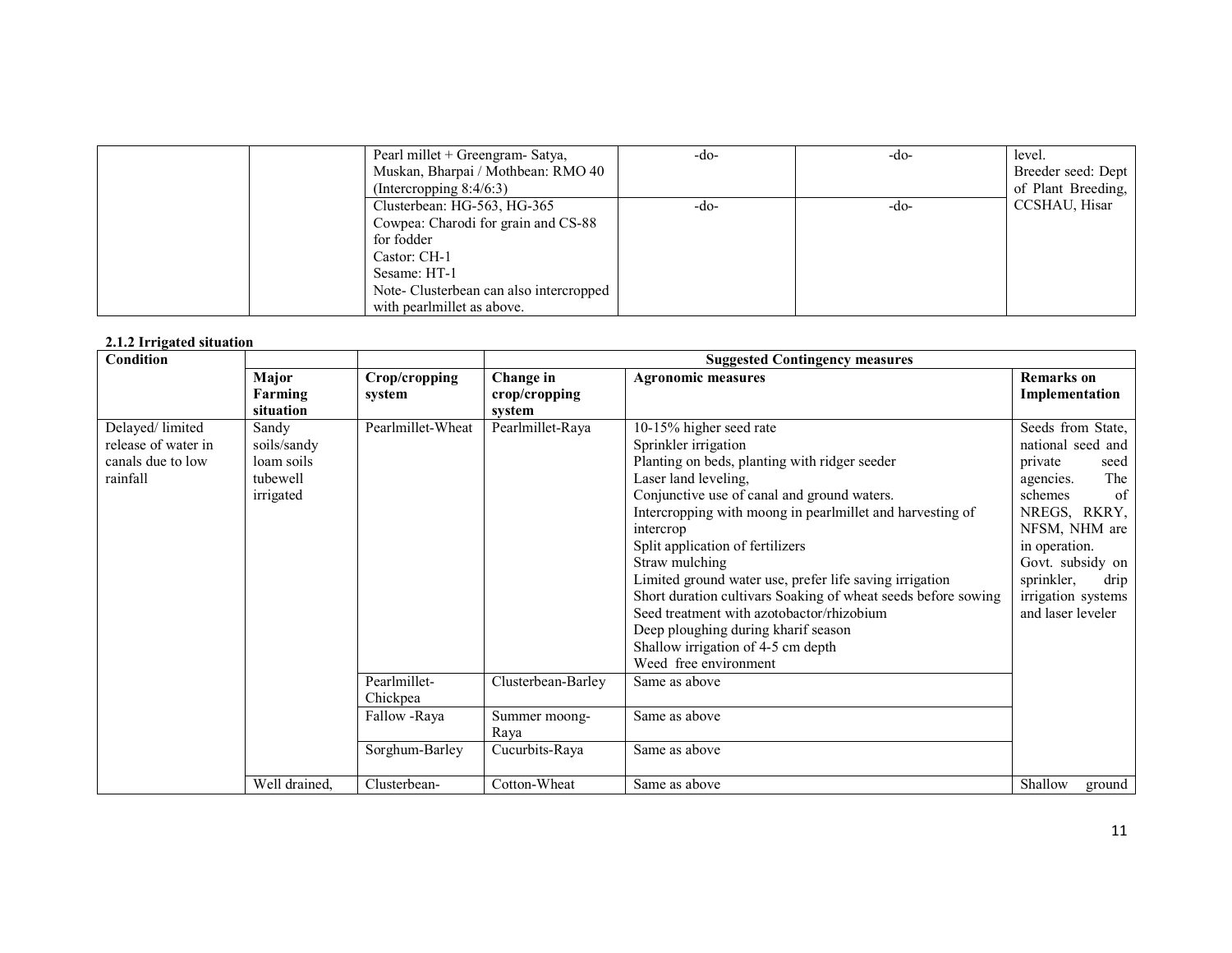| medium alluvial<br>soils, canal and<br>tubewell<br>irrigated | Wheat<br>Pearlmillet-Wheat                | Pearlmillet-<br>raya/chickpea | Drip/furrow irrigation in cotton, paired row planting<br>Sprinkler in wheat<br>Planting on beds<br>Straw mulching in cotton<br>Same as above<br>Paired row planting | water use alone or<br>in combination.<br>Seeds from State.<br>national<br>and<br>seed<br>private<br>seed<br>agencies<br>agencies,<br>The schemes of |
|--------------------------------------------------------------|-------------------------------------------|-------------------------------|---------------------------------------------------------------------------------------------------------------------------------------------------------------------|-----------------------------------------------------------------------------------------------------------------------------------------------------|
|                                                              | Pearlmillet/fallow-<br>Vegetables<br>raya |                               | Same as above<br>Furrow irrigation in pearlmillet/raya, paired row planting<br>Sowing of vegetable seeds in polythene bags and replanting<br>them in holes.         | NREGS, RKRY,<br>NFSM, NHM are<br>in operation.<br>Govt. subsidy on<br>sprinkler and drip<br>irrigation<br>systems, on laser<br>land leveling        |

| Condition                                                                              |                                    |                         | <b>Suggested Contingency measures</b> |                                                                                                                                                                                                                                                                                                                                                                                                                                                                                                                             |                                                                                                                                                                          |  |
|----------------------------------------------------------------------------------------|------------------------------------|-------------------------|---------------------------------------|-----------------------------------------------------------------------------------------------------------------------------------------------------------------------------------------------------------------------------------------------------------------------------------------------------------------------------------------------------------------------------------------------------------------------------------------------------------------------------------------------------------------------------|--------------------------------------------------------------------------------------------------------------------------------------------------------------------------|--|
|                                                                                        | <b>Major Farming</b><br>situation  | Crop/cropping<br>system | Change in<br>crop/cropping<br>system  | <b>Agronomic measures</b>                                                                                                                                                                                                                                                                                                                                                                                                                                                                                                   | <b>Remarks</b> on<br>Implementation                                                                                                                                      |  |
| Non release of<br>water in canals<br>under delayed<br>onset of monsoon<br>in catchment | Sandy soils,<br>tubewell irrigated | Pearlmillet-Raya        | Pulses-Raya                           | Planting on beds Sprinkler irrigation<br>Marginal ground waters for life saving irrigation<br>Laser land leveling<br>Straw mulching<br>Paired row planting<br>Split application of fertilizer<br>Straw mulching<br>Limited ground water use, prefer life saving irrigation<br>Conjunctive use of brackish ground waters with canal<br>waters<br>Short duration cultivars<br>Seed treatment with azotobactor/rhizobium<br>Deep ploughing during kharif season<br>Shallow irrigation of 4-5 cm depth<br>Weed free environment | Short duration<br>cultivars of crops<br>Shallow ground<br>water use alone or<br>in combination.<br>Conservation of<br>rain water,<br>mulching, rain<br>water harvesting. |  |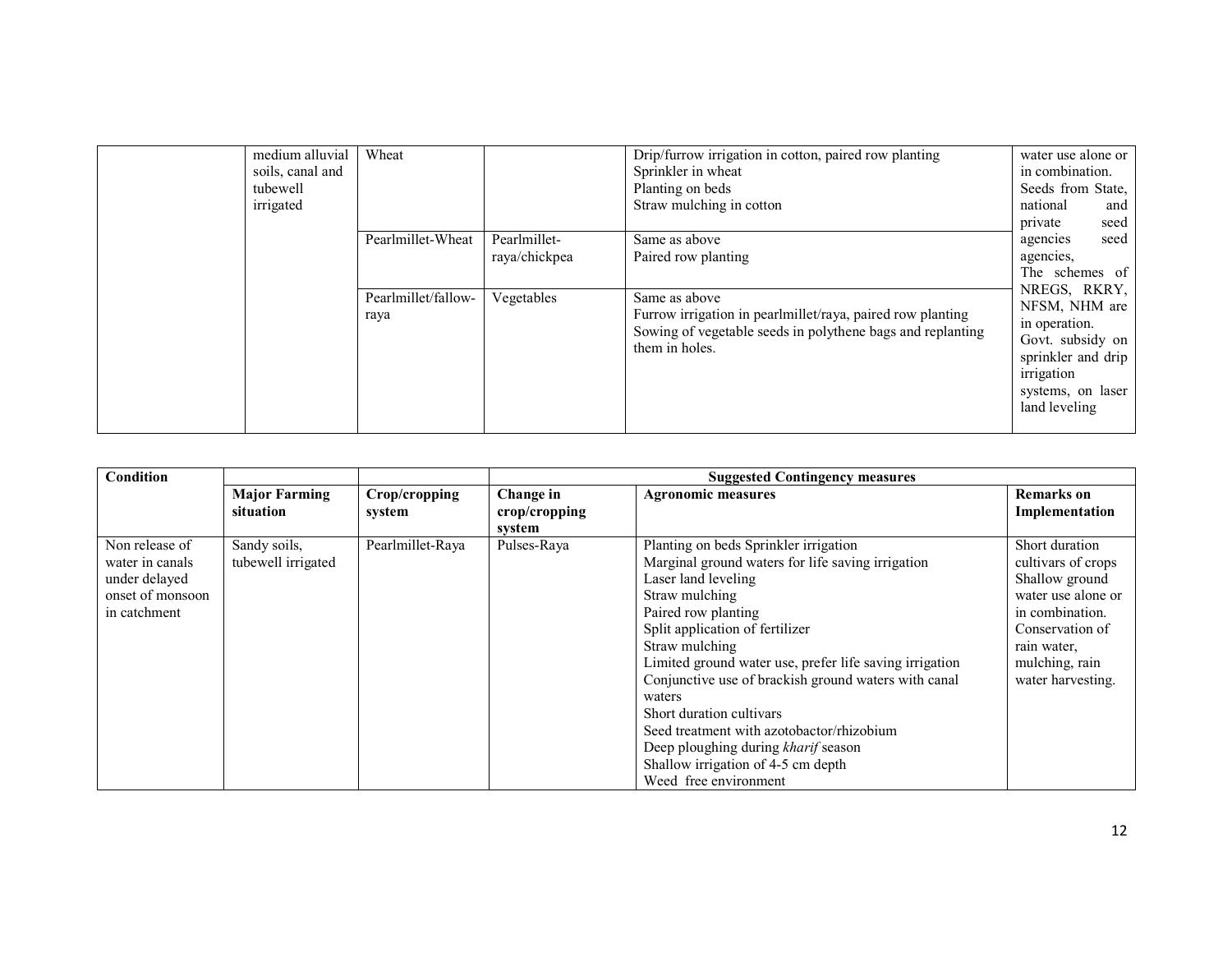|                                                      | Pearlmillet-<br>Chickpea     | Clusterbean-Barley            | $-do-$                                                                                                                  |                                                        |
|------------------------------------------------------|------------------------------|-------------------------------|-------------------------------------------------------------------------------------------------------------------------|--------------------------------------------------------|
|                                                      | $Fallow -$<br>Raya/Barley    | Vegetables-Raya               | $-do-$<br>Sowing of vegetable seeds in polythene bags and replanting<br>them in holes.<br>Drip irrigation in vegetables |                                                        |
| Well drained,<br>medium alluvial<br>soils, canal and | Clusterbean-Barley           | Cotton-Wheat                  | $-do-$<br>Drip/furrow irrigation in cotton<br>Sprinkler in wheat Planting on beds                                       | Short duration<br>cultivars of crops<br>Shallow ground |
| tubewell irrigated                                   | Pearlmillet/fallow-<br>Wheat | Pearlmillet-<br>Raya/Chickpea | $-do-$                                                                                                                  | water use alone or<br>in combination.                  |
|                                                      | Pearlmillet/fallow-<br>Raya  | Sugarcane-<br>Greengram       | $-do-$<br>Drip/furrow irrigation in sugarcane                                                                           | Conservation of<br>rain water,<br>mulching, rain       |
|                                                      | Sorghum - Wheat              | intercropping<br>Vegetables   | $-do-$<br>Sowing of vegetable seeds in polythene bags and replanting<br>them in holes.<br>Drip irrigation in vegetables | water harvesting.                                      |

| Condition         |                      |                   |                      | <b>Suggested Contingency measures</b>      |                                       |
|-------------------|----------------------|-------------------|----------------------|--------------------------------------------|---------------------------------------|
|                   | <b>Major Farming</b> | Crop/cropping     | Change in            | <b>Agronomic measures</b>                  | <b>Remarks on Implementation</b>      |
|                   | situation            | system            | crop/cropping        |                                            |                                       |
|                   |                      |                   | system               |                                            |                                       |
| Lack of inflows   | Sandy soils,         | Pearlmillet-Wheat | Clusterbean-Wheat    | Planting on beds, sprinkler irrigation,    | Short duration cultivars of crops     |
| into tanks due to | tubewell irrigated   | Sorghum-Wheat     | Sugarcane-Wheat/raya | Drip irrigation                            | Shallow ground water use alone or in  |
| insufficient      |                      | Pearlmillet-      | Fallow-raya          | Limited ground water use, prefer life      | combination.                          |
| /delayed onset of |                      | Chickpea          |                      | saving irrigation                          | Conservation of rain water, mulching, |
| monsoon           |                      |                   |                      |                                            | rain water harvesting.                |
|                   | Well drained,        | Rice-Wheat        | Pearlmillet-Chickpea | irrigation<br>Drip/furrow<br>in<br>cotton. | Short duration cultivars of crops     |
|                   | medium alluvial      | Sugarcane-Wheat   | Pigeonpea-Wheat      | sprinkler in wheat, planting on beds       | Shallow ground water use alone or in  |
|                   | soils, canal and     | Rice-             | Cotton-Wheat         | Sprinkler irrigation, Planting on beds,    | combination.                          |
|                   | tubewell irrigated   | Berseem(fodder)   |                      | planting with ridger seeder, laser land    | Conservation of rain water, mulching, |
|                   |                      |                   |                      | leveling                                   | rain water harvesting.                |
|                   |                      |                   |                      | Limited ground water use, prefer life      |                                       |
|                   |                      |                   |                      | saving irrigation                          |                                       |
|                   |                      |                   |                      |                                            |                                       |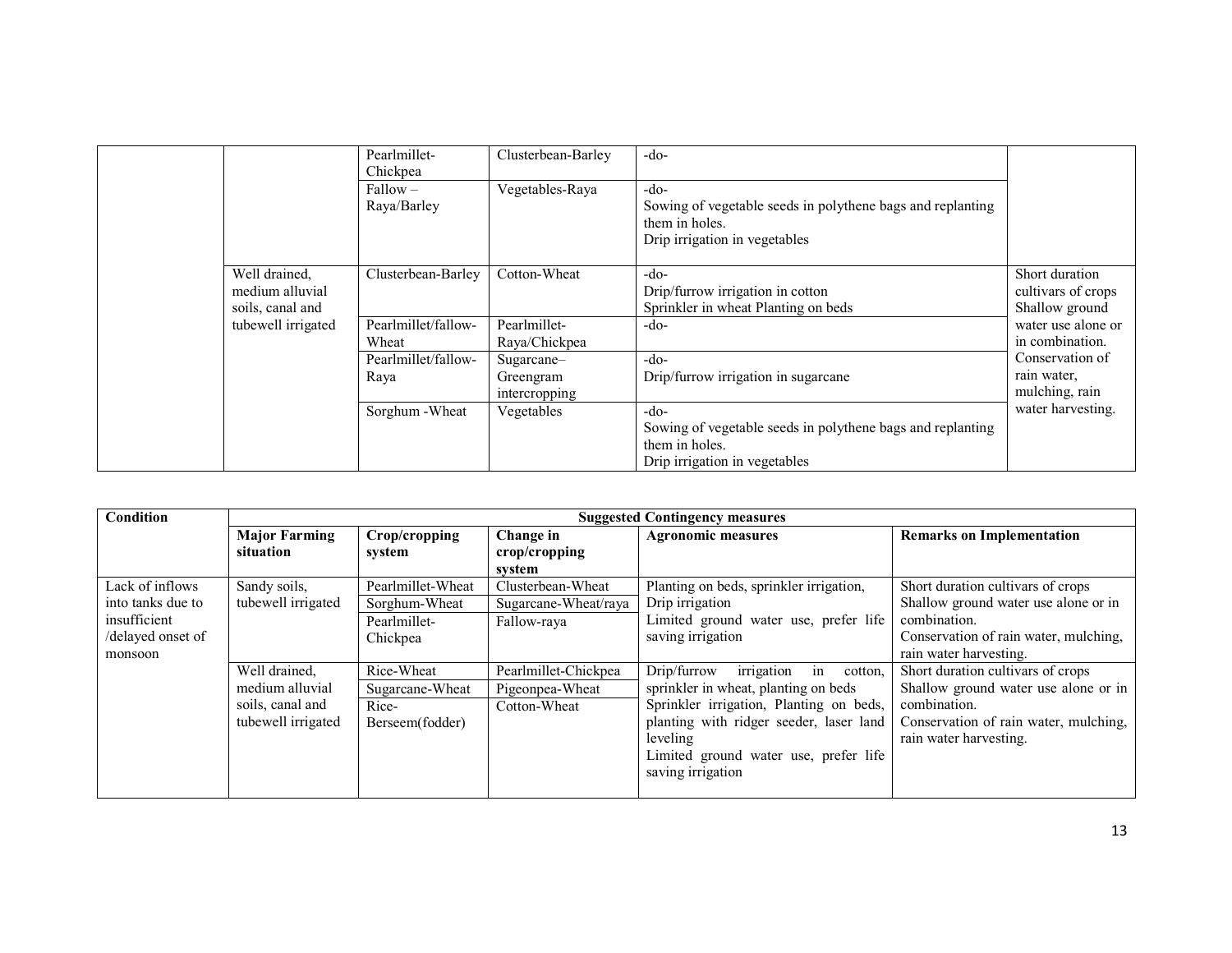|                                                                |                                                                             |                                                               |                                                          | Drip irrigation, paired row Planting                                                                                                                   |                                  |  |  |
|----------------------------------------------------------------|-----------------------------------------------------------------------------|---------------------------------------------------------------|----------------------------------------------------------|--------------------------------------------------------------------------------------------------------------------------------------------------------|----------------------------------|--|--|
| Condition                                                      |                                                                             |                                                               | <b>Suggested Contingency measures</b>                    |                                                                                                                                                        |                                  |  |  |
|                                                                | <b>Major Farming</b><br>situation                                           | Crop/cropping<br>system                                       | Change in<br>$\mathbf{crop/c}$ ropping<br>system         | <b>Agronomic measures</b>                                                                                                                              | <b>Remarks on Implementation</b> |  |  |
| Insufficient<br>groundwater<br>recharge due to<br>low rainfall | Sandy soils,<br>tubewell irrigated                                          | Pearlmillet-Barley<br>Fallow-Raya<br>Pearlmillet-<br>Chickpea | Clusterbean-Wheat<br>Sugarcane-Wheat/raya<br>Fallow-Raya | Adoption of efficient methods of<br>irrigation viz., drip in wide spaced,<br>vegetables and horticultural crops<br>Sprinkler irrigation in other crops | Artificial ground water recharge |  |  |
|                                                                | Well drained,<br>medium alluvial<br>soils, canal and<br>tube well irrigated | Rice-Wheat<br>Sugarcane-Wheat<br>Rice-<br>Berseem(fodder)     | Pearlmillet-Chickpea<br>Pigeonpea-Wheat<br>Cotton-Wheat  |                                                                                                                                                        |                                  |  |  |

#### 2.2 Unusual rains (untimely, unseasonal etc)

Г

| <b>Condition</b>                                                     | Suggested contingency measure                         |                        |                     |                       |  |  |
|----------------------------------------------------------------------|-------------------------------------------------------|------------------------|---------------------|-----------------------|--|--|
| Continuous high rainfall in a short<br>span leading to water logging | Vegetative stage                                      | <b>Flowering stage</b> | Crop maturity stage | Post harvest          |  |  |
| Rice                                                                 | Drainage, if depth of standing<br>water is $>$ 5-6 cm | Drainage               | Drainage            | Shifting to dry place |  |  |
| Cotton                                                               | Drainage                                              | Drainage               | Drainage            | Shifting to dry place |  |  |
| Pearlmillet                                                          | -do-                                                  | -do-                   | -do-                | -do-                  |  |  |
| Sorghum (fodder)                                                     | -do-                                                  | $-do-$                 | -do-                | -do-                  |  |  |
| <b>Horticulture</b>                                                  |                                                       |                        |                     |                       |  |  |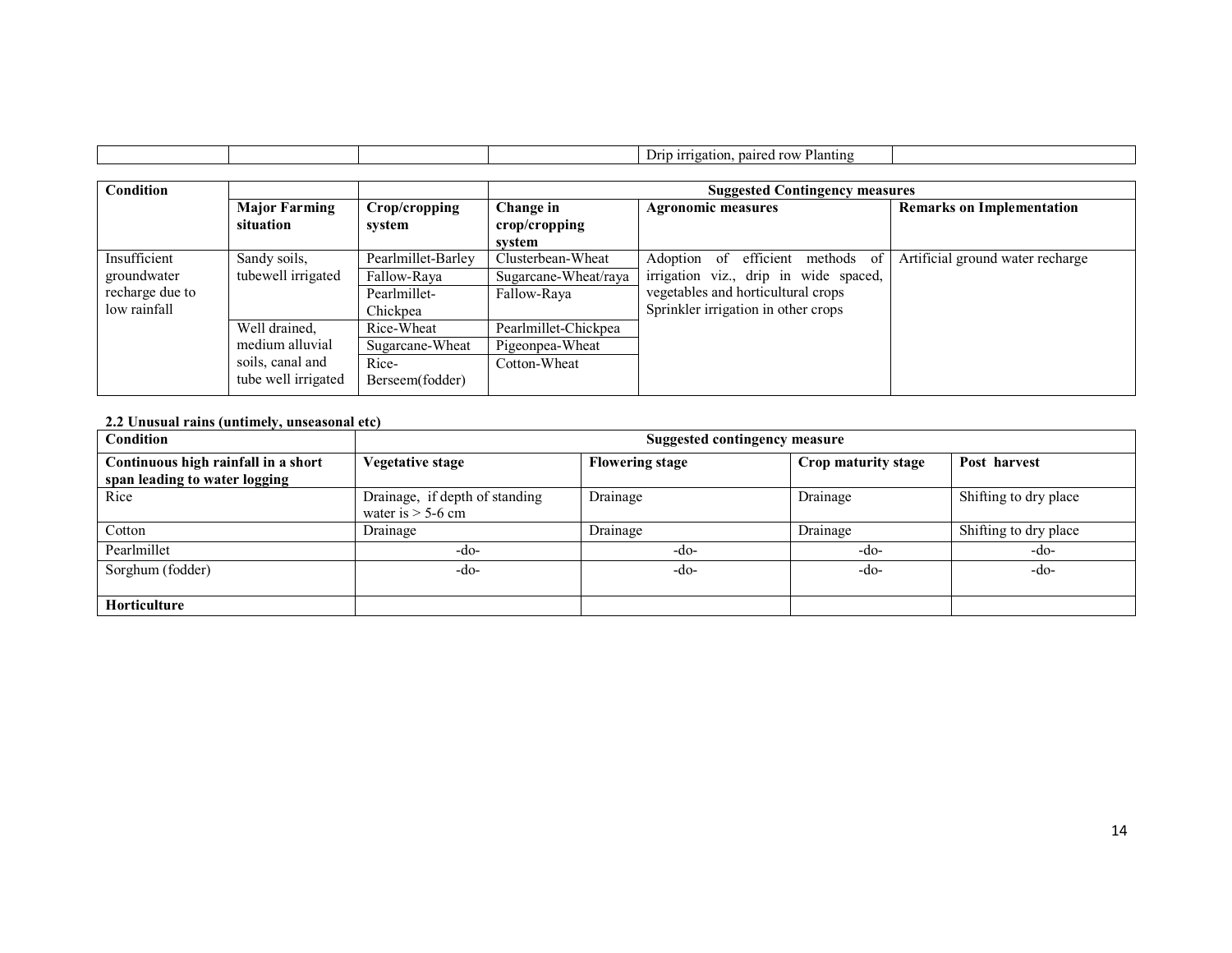| All crops                                                 | No adverse effect<br>Removal of unwanted sprouts<br>Spray insecticides & pesticides<br>to control the insect $\&$ pest<br>4. Drain out water if heavy rains | 1. Drain out the excess water to<br>avoid flower and fruit drop<br>2. To control the fruit drop<br>apply foliar application of<br>nutrients<br>and<br>growth<br>regulators<br>Apply<br>insecticide<br>&<br>3.<br>pesticides to control<br>the<br>insect & pest and diseases on<br>young developing fruits<br>4. Plough the field to increase<br>the root aeration. | timely and send to the<br>market immediately. | Harvest the fruit crops 1. Apply fungicide to avoid<br>post harvest diseases.<br>2. Proper covering of the<br>produce.<br>Proper<br>grading<br>and<br>cleaning<br>of<br>fruits<br>immediately<br>after<br>harvest.<br>4. Use the damaged fruits<br>for processing<br>5.<br>Use<br>water<br>proof<br>packaging |
|-----------------------------------------------------------|-------------------------------------------------------------------------------------------------------------------------------------------------------------|--------------------------------------------------------------------------------------------------------------------------------------------------------------------------------------------------------------------------------------------------------------------------------------------------------------------------------------------------------------------|-----------------------------------------------|---------------------------------------------------------------------------------------------------------------------------------------------------------------------------------------------------------------------------------------------------------------------------------------------------------------|
| Heavy rainfall with high speed winds in a short span      |                                                                                                                                                             |                                                                                                                                                                                                                                                                                                                                                                    |                                               |                                                                                                                                                                                                                                                                                                               |
| Rice                                                      | Drainage, if stagnant water                                                                                                                                 | Drainage                                                                                                                                                                                                                                                                                                                                                           | Drainage                                      | Shifting to dry place                                                                                                                                                                                                                                                                                         |
| Cotton                                                    | $-do-$                                                                                                                                                      | $-do-$                                                                                                                                                                                                                                                                                                                                                             | $-do-$                                        | $-do-$                                                                                                                                                                                                                                                                                                        |
| Pearlmillet                                               | $-do-$                                                                                                                                                      | $-do-$                                                                                                                                                                                                                                                                                                                                                             | $-do-$                                        | $-do-$                                                                                                                                                                                                                                                                                                        |
| Sorghum (fodder)                                          | $-do-$                                                                                                                                                      | $-do-$                                                                                                                                                                                                                                                                                                                                                             | $-do-$                                        | $-do-$                                                                                                                                                                                                                                                                                                        |
| Horticulture                                              |                                                                                                                                                             |                                                                                                                                                                                                                                                                                                                                                                    |                                               |                                                                                                                                                                                                                                                                                                               |
| All crops                                                 | Same as in previous situation                                                                                                                               |                                                                                                                                                                                                                                                                                                                                                                    |                                               |                                                                                                                                                                                                                                                                                                               |
| Outbreak of pests and diseases due to unseasonal rains    |                                                                                                                                                             |                                                                                                                                                                                                                                                                                                                                                                    |                                               |                                                                                                                                                                                                                                                                                                               |
| Wheat: Yellow and brown rust of wheat                     | Spray $600 - 800$ gm Mancozeb $200$                                                                                                                         |                                                                                                                                                                                                                                                                                                                                                                    |                                               | Treat wheat seed with Raxil                                                                                                                                                                                                                                                                                   |
| become severe                                             | It. of water/acre at the appearance                                                                                                                         |                                                                                                                                                                                                                                                                                                                                                                    |                                               | 2DS @ 1 gm/kg before                                                                                                                                                                                                                                                                                          |
| Karnal bunt infection increases under<br>moist conditions | of disease and repeat after 15-20<br>days                                                                                                                   |                                                                                                                                                                                                                                                                                                                                                                    |                                               | sowing to control Karnal<br>bunt                                                                                                                                                                                                                                                                              |
| Bajra : Downy mildew incidence                            | There is no control measure except                                                                                                                          |                                                                                                                                                                                                                                                                                                                                                                    |                                               |                                                                                                                                                                                                                                                                                                               |
| increases                                                 | resistant varieties                                                                                                                                         |                                                                                                                                                                                                                                                                                                                                                                    |                                               |                                                                                                                                                                                                                                                                                                               |
| White<br>Mustard:<br>Indian<br>rust<br>and                | Spray Mancozeb 0.2% 3-4 times at                                                                                                                            | To control stem rot spray 0.2%                                                                                                                                                                                                                                                                                                                                     |                                               |                                                                                                                                                                                                                                                                                                               |
| Alternaria leaf blight increase, stem rot                 | an interval of 15 days to control                                                                                                                           | Carbendazim.                                                                                                                                                                                                                                                                                                                                                       |                                               |                                                                                                                                                                                                                                                                                                               |
| increases due to rain and cold weather                    | white rust and Alternaria leaf                                                                                                                              |                                                                                                                                                                                                                                                                                                                                                                    |                                               |                                                                                                                                                                                                                                                                                                               |
|                                                           | blight.                                                                                                                                                     |                                                                                                                                                                                                                                                                                                                                                                    |                                               |                                                                                                                                                                                                                                                                                                               |
| Cotton : Bacterial leaf blight increases                  | $5 -6$ kg<br>delimited and<br>Soak                                                                                                                          |                                                                                                                                                                                                                                                                                                                                                                    |                                               |                                                                                                                                                                                                                                                                                                               |
| due to rainfall from traces to moderate                   | limited cotton seed in 10 lt. of                                                                                                                            |                                                                                                                                                                                                                                                                                                                                                                    |                                               |                                                                                                                                                                                                                                                                                                               |
| intensity whereas cotton leaf curl virus                  | water suspension containing 5 g                                                                                                                             |                                                                                                                                                                                                                                                                                                                                                                    |                                               |                                                                                                                                                                                                                                                                                                               |
| decreases                                                 | Emisan + 1 gm Streptocycline                                                                                                                                |                                                                                                                                                                                                                                                                                                                                                                    |                                               |                                                                                                                                                                                                                                                                                                               |
|                                                           | sulphate for 2 hrs. and 6-8 hrs                                                                                                                             |                                                                                                                                                                                                                                                                                                                                                                    |                                               |                                                                                                                                                                                                                                                                                                               |
|                                                           | respectively before sowing                                                                                                                                  |                                                                                                                                                                                                                                                                                                                                                                    |                                               |                                                                                                                                                                                                                                                                                                               |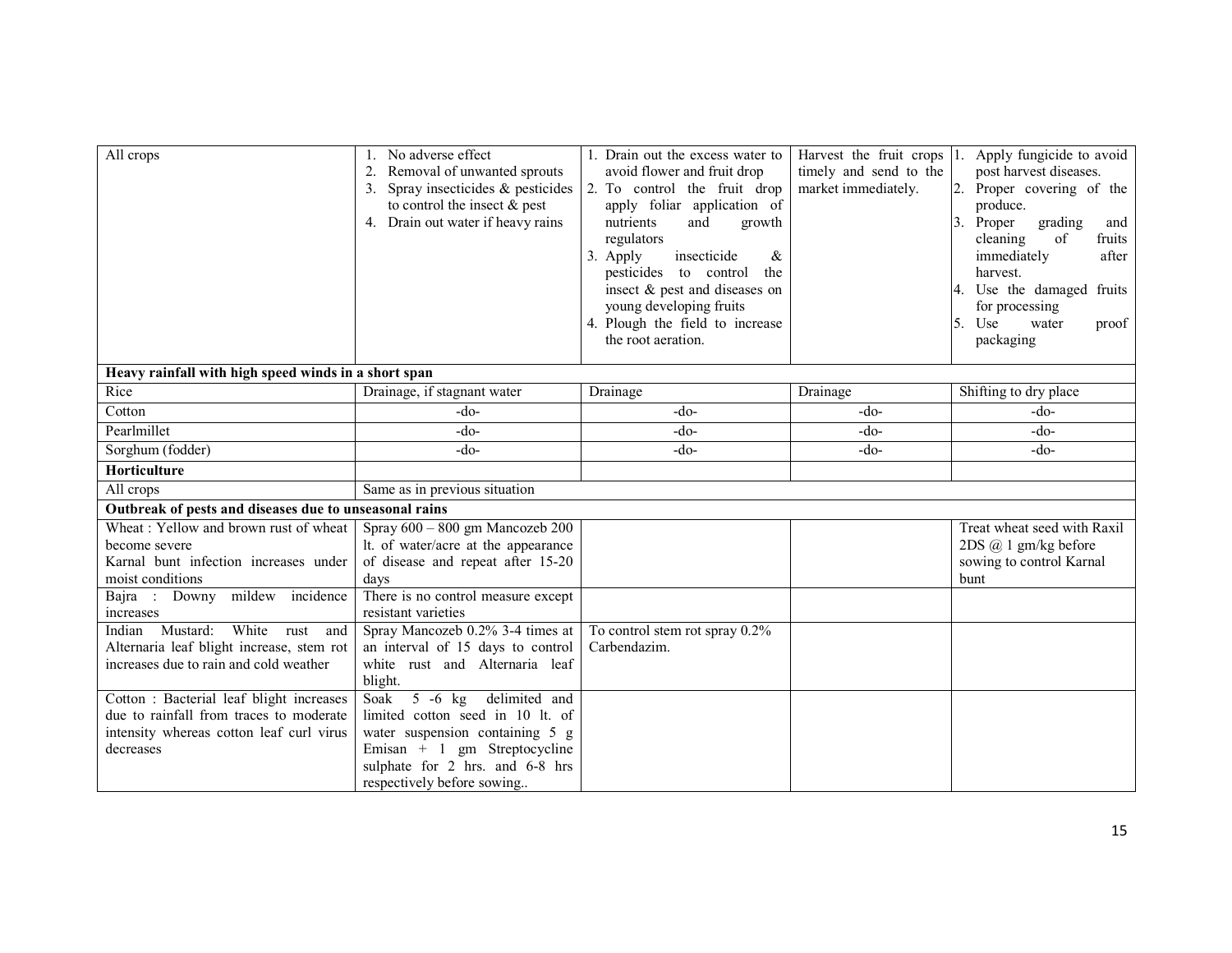| Horticulture                                                     |                                                                      |  |  |
|------------------------------------------------------------------|----------------------------------------------------------------------|--|--|
| <b>Potato:</b> Early blight of potato increases<br>with rainfall | Spray Mancozeb $\omega$ 0.25% 4-5<br>times at an interval of 15 days |  |  |

2.3 Floods

| Condition                                   |                                                                                                                                                                                 | <b>Suggested contingency measure</b> |                              |                       |
|---------------------------------------------|---------------------------------------------------------------------------------------------------------------------------------------------------------------------------------|--------------------------------------|------------------------------|-----------------------|
| Transient water logging/ partial inundation | Seedling / nursery stage                                                                                                                                                        | Vegetative stage                     | <b>Reproductive stage</b>    | At harvest            |
| Cotton                                      | Surface drainage                                                                                                                                                                | Drainage                             | Drainage                     | Shifting to dry place |
| Pearlmillet                                 | $-do-$                                                                                                                                                                          | $-do-$                               | -do-                         | -do-                  |
| Sorghum                                     | -do-                                                                                                                                                                            | -do-                                 | -do-                         | -do-                  |
| Horticulture                                |                                                                                                                                                                                 |                                      |                              |                       |
| All crops                                   | Drain out the flood water<br>⋗<br>Spray of nutrients/supplementation<br>Prefer plantation of water logging resistant crop like Jamun.<br>Mount planting of fruit trees<br>⋗     |                                      | Drain out the flood<br>water |                       |
| Continuous submergence                      |                                                                                                                                                                                 |                                      |                              |                       |
| for more than 2 days                        |                                                                                                                                                                                 |                                      |                              |                       |
| Cotton                                      | Surface drainage                                                                                                                                                                | Drainage                             | Drainage                     | Shifting to dry place |
| Pearlmillet                                 | $-do-$                                                                                                                                                                          | -do-                                 | -do-                         | -do-                  |
| Sorghum                                     | $-do-$                                                                                                                                                                          | $-do-$                               | -do-                         | $-do-$                |
| <b>Horticulture</b>                         |                                                                                                                                                                                 |                                      |                              |                       |
| All crops                                   | Drain out the flood water<br>⋗<br>Spray of nutrients/supplementation<br>water<br>Prefer plantation of water logging resistant crop like Jamun.<br>Mount planting of fruit trees |                                      |                              | Drain out the flood   |
| Sea water inundation                        | NA                                                                                                                                                                              |                                      |                              |                       |

### 2.4 Extreme events: Heat wave / Cold wave/Frost/ Hailstorm /Cyclone

| Extreme          | Suggested contingency measure                |                                              |                                           |            |  |
|------------------|----------------------------------------------|----------------------------------------------|-------------------------------------------|------------|--|
| event type       | Seedling / nursery stage                     | <b>Vegetative stage</b>                      | <b>Reproductive stage</b>                 | At harvest |  |
| <b>Heat Wave</b> |                                              |                                              |                                           |            |  |
| Cotton           | Micro-drip irrigation                        | Deep irrigation                              | Deep irrigation                           |            |  |
| Pearlmillet      | Micro-sprinkler irrigation, avoid irrigation | Micro-sprinkler irrigation, avoid irrigation | Micro-irrigation, avoid irrigation during |            |  |
|                  | during hot hours with poor quality waters    | during hot hours with poor quality waters    | hot hours with poor quality waters        |            |  |
| Sorghum          | $-d0-$                                       | -do-                                         | $-dO$                                     |            |  |
| Clusterbean      | $-d$ o-                                      | -do-                                         | -do-                                      |            |  |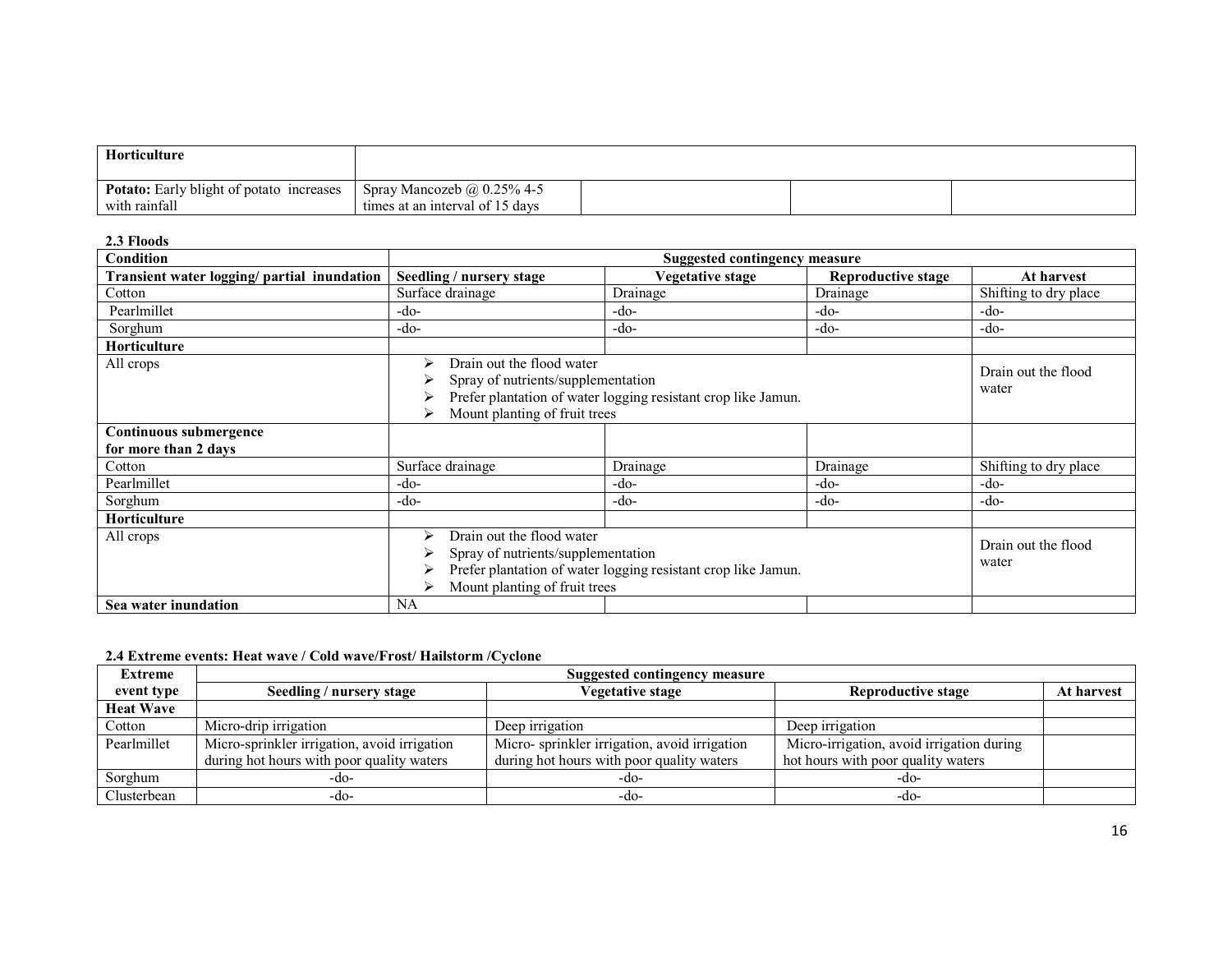| <b>Extreme</b>         | <b>Suggested contingency measure</b>                                                                                                                                                                                                                |                                                       |                                                       |            |
|------------------------|-----------------------------------------------------------------------------------------------------------------------------------------------------------------------------------------------------------------------------------------------------|-------------------------------------------------------|-------------------------------------------------------|------------|
| event type             | Seedling / nursery stage                                                                                                                                                                                                                            | <b>Vegetative stage</b>                               | <b>Reproductive stage</b>                             | At harvest |
| Pigeonpea              | $-do-$                                                                                                                                                                                                                                              | $-do-$                                                | $-do-$                                                |            |
| Horticulture           |                                                                                                                                                                                                                                                     |                                                       |                                                       |            |
| All crops              | Micro-irrigation, avoid irrigation during hot<br>hours with poor quality waters                                                                                                                                                                     | As above                                              | As above                                              |            |
| Cold wave <sup>q</sup> |                                                                                                                                                                                                                                                     |                                                       |                                                       |            |
| Wheat                  | Irrigation, balanced fertilizer application,<br>Foliar spray of nutrients                                                                                                                                                                           | Irrigation, fertilizer application                    | Irrigation, fertilizer application                    |            |
| Raya                   | $-do-$                                                                                                                                                                                                                                              | $-do-$                                                | $-do-$                                                |            |
| Chickpea               | $-do-$                                                                                                                                                                                                                                              | $-do-$                                                | $-do-$                                                |            |
| Barley                 | $-do-$                                                                                                                                                                                                                                              | $-do-$                                                | -do-                                                  |            |
| Fodder                 | $-do-$                                                                                                                                                                                                                                              | $-do-$                                                | -do-                                                  |            |
| Horticulture           |                                                                                                                                                                                                                                                     |                                                       |                                                       |            |
| All crops              | Apply frequent irrigation, shelterbelt and<br>windbreaks                                                                                                                                                                                            | Apply frequent irrigation, windbreaks                 | Apply frequent irrigation                             |            |
| Frost                  |                                                                                                                                                                                                                                                     |                                                       |                                                       |            |
| Wheat                  | No adverse effect                                                                                                                                                                                                                                   |                                                       |                                                       |            |
| Raya                   | Irrigate the crop<br>Create smoke during late evening                                                                                                                                                                                               | Irrigate the crop<br>Create smoke during late evening | Irrigate the crop<br>Create smoke during late evening |            |
| Chickpea               | $-do-$                                                                                                                                                                                                                                              | $-do-$                                                | $-do-$                                                |            |
| Barley                 | $-do-$                                                                                                                                                                                                                                              | $-do-$                                                | -do-                                                  |            |
| Fodder                 | $-do-$                                                                                                                                                                                                                                              | $-do-$                                                | -do-                                                  |            |
| Horticulture           |                                                                                                                                                                                                                                                     |                                                       |                                                       |            |
| All crops              | Apply light irrigation frequently<br>1.<br>Creating smoke in the orchard during late evening.<br>2.<br>Thatching of young plants during severe cold months.<br>3.<br>Use of sprinkler irrigation.<br>4.<br>Use of mulching under plant canopy<br>5. |                                                       |                                                       |            |
| Hailstorm              |                                                                                                                                                                                                                                                     |                                                       |                                                       |            |
|                        | $\overline{\phantom{a}}$                                                                                                                                                                                                                            |                                                       |                                                       |            |
| Horticulture           |                                                                                                                                                                                                                                                     |                                                       |                                                       |            |
| Cyclone                | Plantation of wind breakers<br>$\mathbf{1}$ .<br>ii.<br>Use of hailstorm nets<br>iii.<br>Supplementation of nutrients to the trees                                                                                                                  |                                                       |                                                       |            |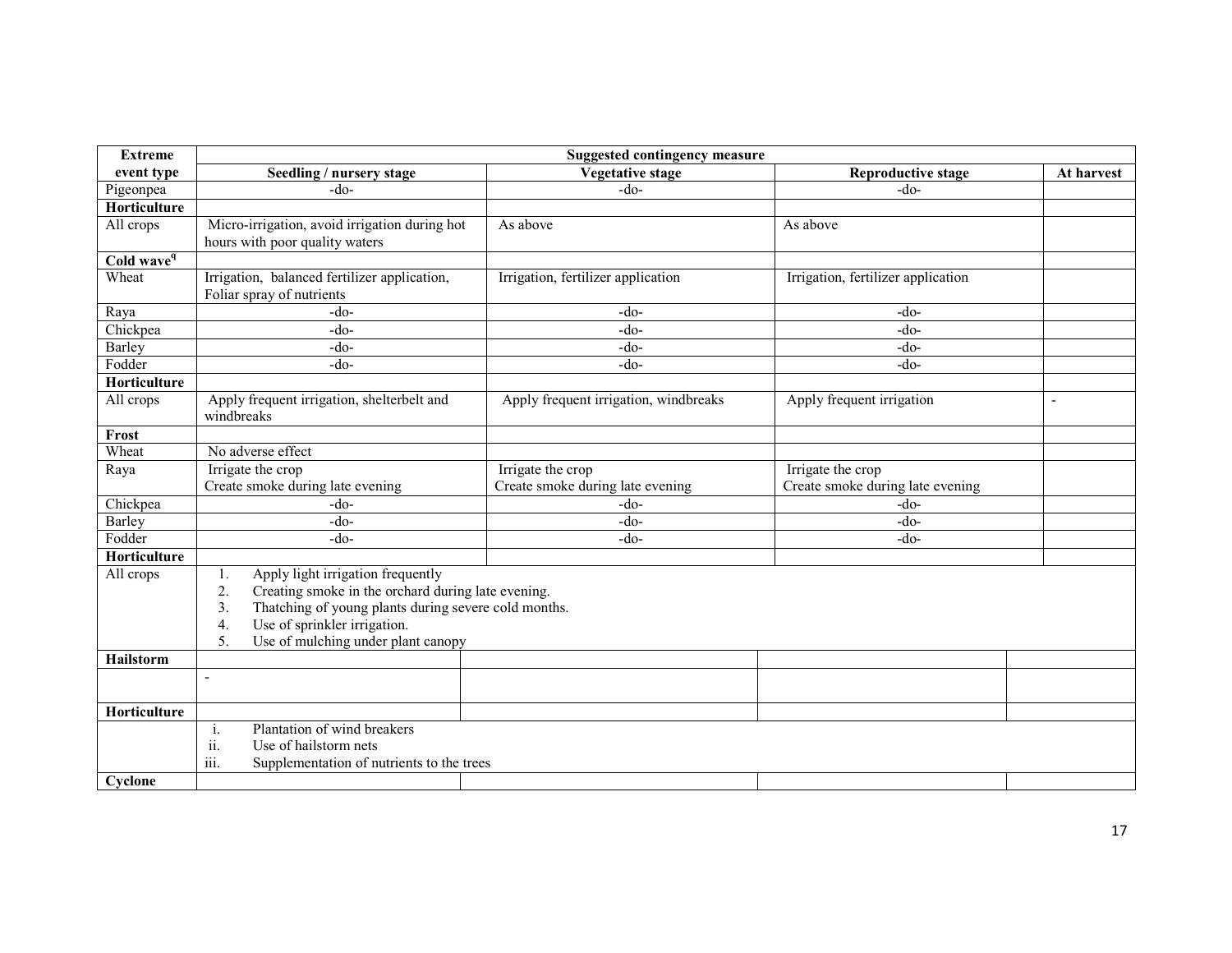| Extreme             | <b>Suggested contingency measure</b> |                         |                           |            |  |  |
|---------------------|--------------------------------------|-------------------------|---------------------------|------------|--|--|
| event type          | Seedling / nursery stage             | <b>Vegetative stage</b> | <b>Reproductive stage</b> | At harvest |  |  |
|                     |                                      |                         |                           |            |  |  |
|                     |                                      |                         |                           |            |  |  |
| <b>Horticulture</b> |                                      |                         |                           |            |  |  |
| All crops           | Seedling covers should be used       |                         |                           |            |  |  |

# 2.5 Contingent strategies for Livestock, Poultry & Fisheries 2.5.1 Livestock

|                                 | <b>Suggested contingency measures</b>                                                                                                                                                                                                                                                                                                                                                                                                                                                                                                                                                                                                                                                                                                                                                                                                                                                                                                                                                                                                                                                                                                                                                                                                                                                       |                                                                                                                                                                                                                                                                                                                                                                                                                                                                                                                                                                                                                                                                                                                                                                                                                                                                                                                                                                                                                                                                                                                              |                                                                                                                                                                                                                                                                                                     |
|---------------------------------|---------------------------------------------------------------------------------------------------------------------------------------------------------------------------------------------------------------------------------------------------------------------------------------------------------------------------------------------------------------------------------------------------------------------------------------------------------------------------------------------------------------------------------------------------------------------------------------------------------------------------------------------------------------------------------------------------------------------------------------------------------------------------------------------------------------------------------------------------------------------------------------------------------------------------------------------------------------------------------------------------------------------------------------------------------------------------------------------------------------------------------------------------------------------------------------------------------------------------------------------------------------------------------------------|------------------------------------------------------------------------------------------------------------------------------------------------------------------------------------------------------------------------------------------------------------------------------------------------------------------------------------------------------------------------------------------------------------------------------------------------------------------------------------------------------------------------------------------------------------------------------------------------------------------------------------------------------------------------------------------------------------------------------------------------------------------------------------------------------------------------------------------------------------------------------------------------------------------------------------------------------------------------------------------------------------------------------------------------------------------------------------------------------------------------------|-----------------------------------------------------------------------------------------------------------------------------------------------------------------------------------------------------------------------------------------------------------------------------------------------------|
|                                 | Before the event                                                                                                                                                                                                                                                                                                                                                                                                                                                                                                                                                                                                                                                                                                                                                                                                                                                                                                                                                                                                                                                                                                                                                                                                                                                                            | During the event                                                                                                                                                                                                                                                                                                                                                                                                                                                                                                                                                                                                                                                                                                                                                                                                                                                                                                                                                                                                                                                                                                             | After the event                                                                                                                                                                                                                                                                                     |
| Drought                         |                                                                                                                                                                                                                                                                                                                                                                                                                                                                                                                                                                                                                                                                                                                                                                                                                                                                                                                                                                                                                                                                                                                                                                                                                                                                                             |                                                                                                                                                                                                                                                                                                                                                                                                                                                                                                                                                                                                                                                                                                                                                                                                                                                                                                                                                                                                                                                                                                                              |                                                                                                                                                                                                                                                                                                     |
| Feed and fodder<br>availability | All Districts should be asked to locate their feed and<br>fodder banks in view of submergence situation arising<br>due to draught. Sufficient care must be taken to<br>sensitize the farmers to protect their feed and fodder<br>much ahead of onset of monsoon. The sources for<br>procurement of feed / rice bran (Kunda) within the<br>district and nearest locations should be identified, and 2. Facilities like<br>the suppliers kept informed about the emergency<br>situation, which might require action at their level for<br>production and supply to the identified areas within<br>the shortest possible time.<br>Complete feed blocks should be prepared and stored<br>in the feed banks for scarcity periods.<br>The livestock holders of small ruminants should be<br>educated/ informed to collect sufficient amount of<br>green leaves from edible plants for use during the<br>period of submergence at the earliest, after receipt of<br>draught warning. The district authorities of Animal<br>Husbandry Department should chalk out a complete<br>livestock.<br>Increase the sown area under fodder crops<br>Looking to scarcity of crop residues, burning of<br>paddy straw and stubbles should not be allowed in<br>Haryana. This can be properly harvested, baled, | The best option is to open fodder depots for milch<br>animals which farmers will never deposit into the<br>cattle camps and establish cattle camps for dry and<br>scrub animals. These camps should be established<br>along assured source of water or canals for drinking<br>and growing fodder.<br>storing<br>densified<br>roughages<br>transported from other districts should also be<br>established adjacent to these camps.<br>3. Complete feed blocks stored in the feed banks<br>should be provided to productive, lactating and<br>pregnant animals for scarcity periods<br>4. Since stall feeding adversely affects the breeding<br>efficiency in case of sheep, therefore, sheep should<br>always be resorted to natural grazing.<br>5. Special care is required for productive, lactating and<br>pregnant animals. These animals must<br>be<br>supplemented with additional concentrates and<br>fodders.<br>programme to cater the feed & fodder needs of $\vert$ 6. Most of such animals will be retained by the farmers<br>and arrangements for fodder, feed and drinking<br>water should be made accordingly. | Immediate efforts are needed<br>to grow short duration fodder<br>crops like oats, barley, kasni<br>and <i>lucern</i> etc. in the canal<br>command areas.<br>2. Farmers might have to be<br>compensated for abandoning<br>food or commercial cash<br>crop to meet contingent<br>fodder requirements. |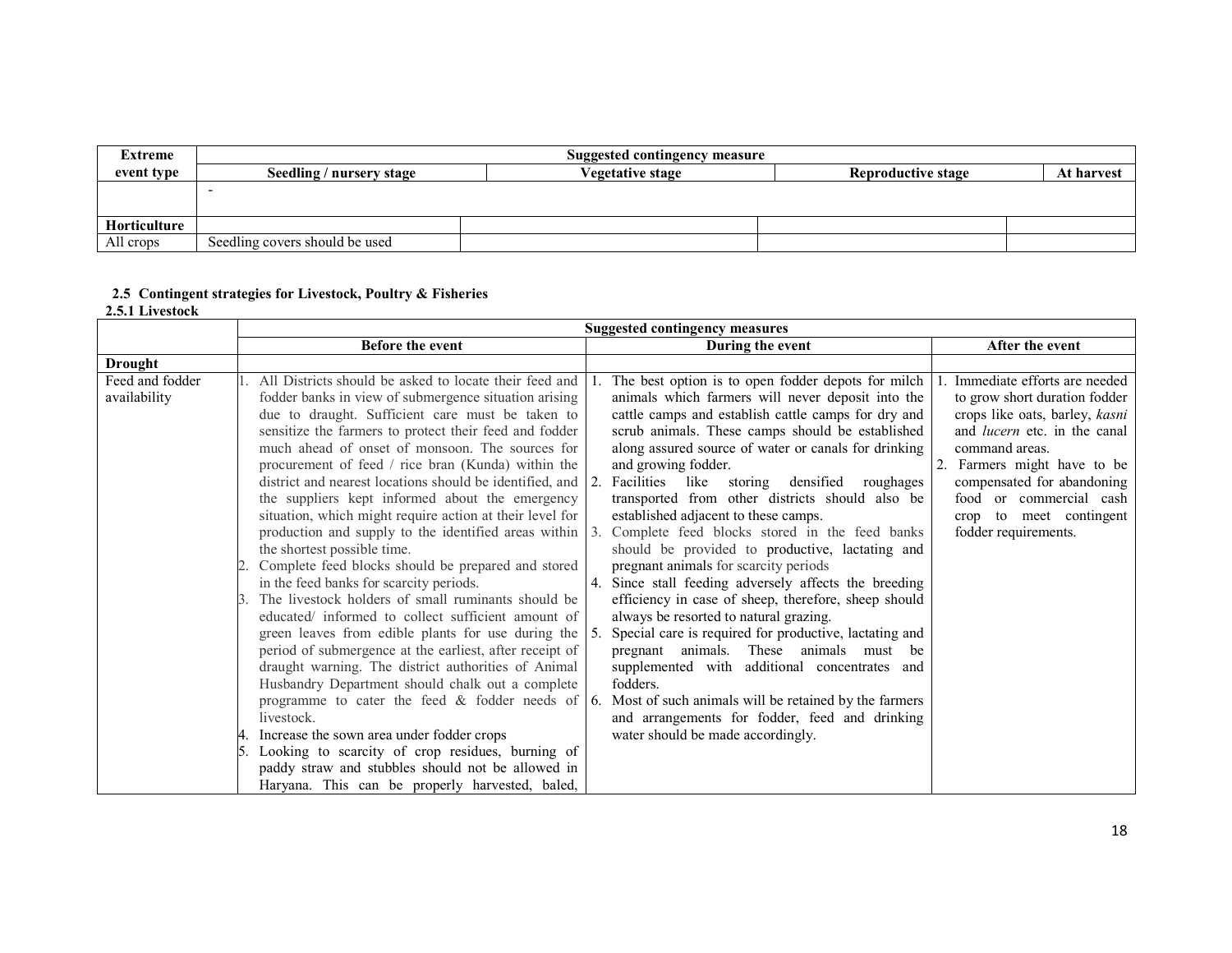|                                  | <b>Suggested contingency measures</b>                                                                                                                                                                                                                                                                                                                                                                                                                                                                                                                                                                                                                                                                                                                                                                                        |                                                                                                                                                                                                                                                                                                                                                                                                                                                                                                                                                                                                                                                                                                                                                      |                                                                                                                                                                                                                                                                                                                                                                                                                                      |  |
|----------------------------------|------------------------------------------------------------------------------------------------------------------------------------------------------------------------------------------------------------------------------------------------------------------------------------------------------------------------------------------------------------------------------------------------------------------------------------------------------------------------------------------------------------------------------------------------------------------------------------------------------------------------------------------------------------------------------------------------------------------------------------------------------------------------------------------------------------------------------|------------------------------------------------------------------------------------------------------------------------------------------------------------------------------------------------------------------------------------------------------------------------------------------------------------------------------------------------------------------------------------------------------------------------------------------------------------------------------------------------------------------------------------------------------------------------------------------------------------------------------------------------------------------------------------------------------------------------------------------------------|--------------------------------------------------------------------------------------------------------------------------------------------------------------------------------------------------------------------------------------------------------------------------------------------------------------------------------------------------------------------------------------------------------------------------------------|--|
|                                  | Before the event                                                                                                                                                                                                                                                                                                                                                                                                                                                                                                                                                                                                                                                                                                                                                                                                             | During the event                                                                                                                                                                                                                                                                                                                                                                                                                                                                                                                                                                                                                                                                                                                                     | After the event                                                                                                                                                                                                                                                                                                                                                                                                                      |  |
|                                  | densified and fortified using 4% urea with molasses<br>and transported to areas of fodder scarcity.<br>Standardized machinery for harvesting, bailing,<br>densification and fortification is available with Punjab<br>Agro Federation and in the market.                                                                                                                                                                                                                                                                                                                                                                                                                                                                                                                                                                     |                                                                                                                                                                                                                                                                                                                                                                                                                                                                                                                                                                                                                                                                                                                                                      |                                                                                                                                                                                                                                                                                                                                                                                                                                      |  |
| Drinking water                   | Prior to the onset of summer all the water ponds/lakes in<br>the villages/cities should be filled up with canal<br>water/tube wells.                                                                                                                                                                                                                                                                                                                                                                                                                                                                                                                                                                                                                                                                                         | 1. All the affected livestock should have an access to<br>clean drinking water. Arrangements are required to<br>be made in this regard with the help of concerned<br>Government functionaries of the Districts.<br>2. Resorting to alternate day watering to camel, sheep<br>and goats. Experimental evidences show that even<br>watering twice a week did not have much adverse<br>effect on body weight of the sheep.<br>3. Avoiding long distance grazing, as tired animals<br>need more and frequent watering and feeding.                                                                                                                                                                                                                       | Normal supply of water should<br>be restored.                                                                                                                                                                                                                                                                                                                                                                                        |  |
| Health and disease<br>management | Constitution of task force at district and sub division<br>level which will formulate guidelines for action should<br>have a mobile veterinary unit at their disposal.<br>Procurement of mineral and feed supplements, life<br>saving drugs, electrolytes, vaccines etc.                                                                                                                                                                                                                                                                                                                                                                                                                                                                                                                                                     | Disbursement of supplements, treatment of affected<br>animals in camps, proper disposal of dead animals,<br>deworming and vaccinations.                                                                                                                                                                                                                                                                                                                                                                                                                                                                                                                                                                                                              | Rehabilitation<br>of<br>affected<br>animals, provision of veterinary<br>aid and follow up, provide<br>supplements etc to make up<br>losses for deficiencies.                                                                                                                                                                                                                                                                         |  |
| <b>Floods</b>                    |                                                                                                                                                                                                                                                                                                                                                                                                                                                                                                                                                                                                                                                                                                                                                                                                                              |                                                                                                                                                                                                                                                                                                                                                                                                                                                                                                                                                                                                                                                                                                                                                      |                                                                                                                                                                                                                                                                                                                                                                                                                                      |  |
| Feed and fodder<br>availability  | 1. All Districts should be asked to locate their feed and<br>fodder banks in view of submergence situation<br>arising due to floods. Sufficient care must be taken<br>to sensitize the farmers to protect their feed and<br>fodder much ahead of onset of monsoon. The<br>sources for procurement of feed / rice bran (Kunda)<br>within the district and nearest locations should be<br>identified, and the suppliers kept informed about the<br>emergency situation, which might require action at<br>their level for production and supply to the identified<br>areas within the shortest possible time.<br>2. Complete feed blocks should be prepared and stored<br>in the feed banks for scarcity periods<br>3. The livestock holders of small ruminants should be<br>educated/ informed to collect sufficient amount of | 1. The best option is to open fodder depots for milch 1.<br>animals which farmers will never deposit into the<br>cattle camps and establish cattle camps for dry and<br>scrub animals. These camps should be established<br>along assured source of water or canals for drinking<br>and growing fodder.<br>2. Facilities<br>like storing<br>densified<br>roughages<br>transported from other parts of the country should<br>also be established adjacent to these camps.<br>3. Immediate efforts are needed to grow fodder crops<br>like oats, barley, kasni and lucern etc. in the canal 3.<br>command areas.<br>4. Farmers might have to be compensated for<br>abandoning food or commercial cash crops to meet<br>contingent fodder requirements. | Immediate<br>efforts<br>are<br>needed to grow fodder crops<br>like oats, barley, kasni and<br>lucern etc. in the canal<br>command areas.<br>2.<br>Farmers might have to be<br>compensated for abandoning<br>food or commercial cash<br>crops to meet contingent<br>fodder requirements.<br>After the sheds have dried,<br>these should be disinfected<br>and regular feed of the<br>animals<br>should<br>be<br>introduced gradually. |  |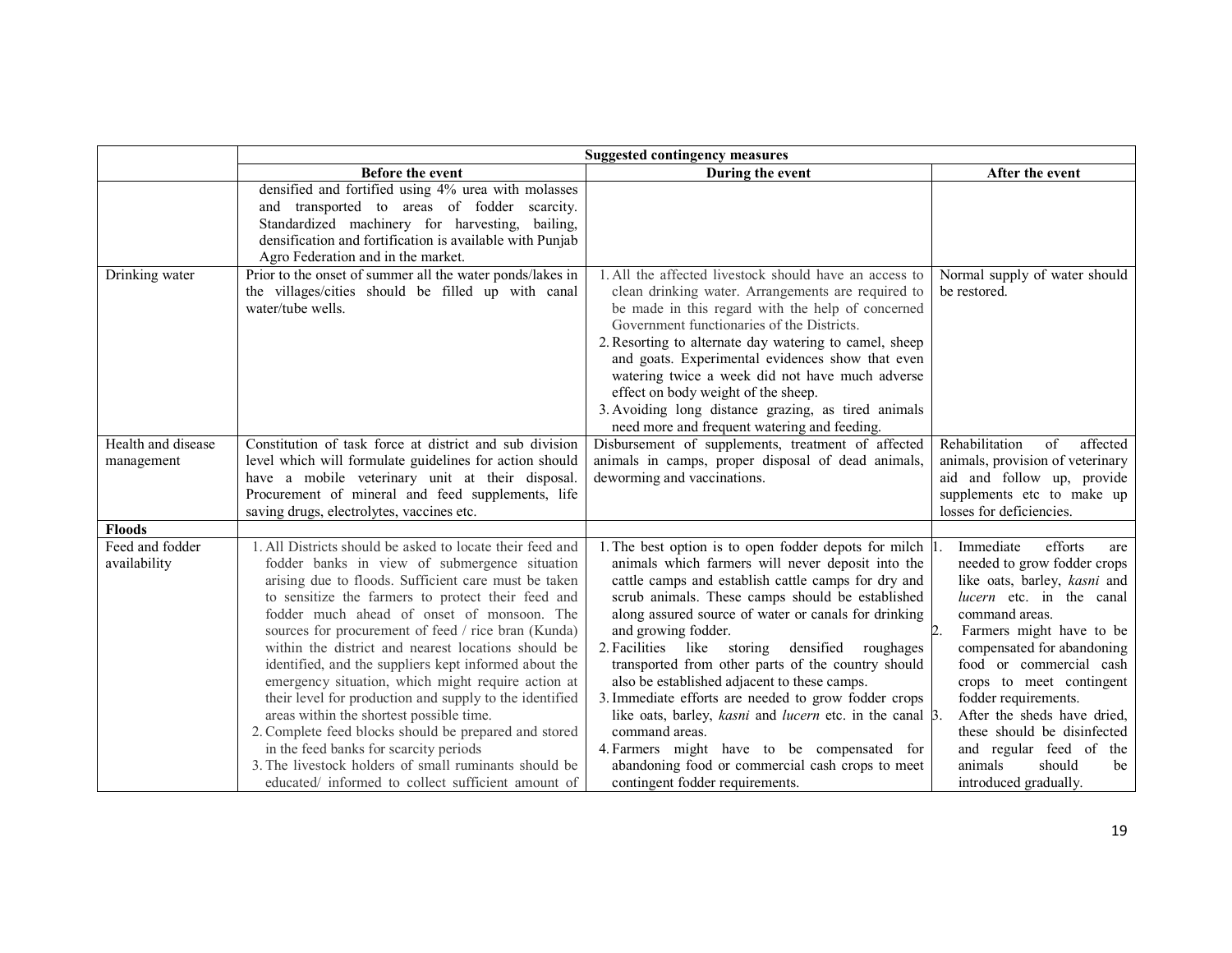|                                  | <b>Suggested contingency measures</b>                                                                                                                                                                                                                                                                                                                                                                                                                                                                                                                                                                                                                                                                                                                                                                                                                                                                                                                                                                                  |                                                                                                                                                                                                                                                                                                                                                                                                                                                                                |                                                                                                                                                                                                                                                           |
|----------------------------------|------------------------------------------------------------------------------------------------------------------------------------------------------------------------------------------------------------------------------------------------------------------------------------------------------------------------------------------------------------------------------------------------------------------------------------------------------------------------------------------------------------------------------------------------------------------------------------------------------------------------------------------------------------------------------------------------------------------------------------------------------------------------------------------------------------------------------------------------------------------------------------------------------------------------------------------------------------------------------------------------------------------------|--------------------------------------------------------------------------------------------------------------------------------------------------------------------------------------------------------------------------------------------------------------------------------------------------------------------------------------------------------------------------------------------------------------------------------------------------------------------------------|-----------------------------------------------------------------------------------------------------------------------------------------------------------------------------------------------------------------------------------------------------------|
|                                  | Before the event                                                                                                                                                                                                                                                                                                                                                                                                                                                                                                                                                                                                                                                                                                                                                                                                                                                                                                                                                                                                       | During the event                                                                                                                                                                                                                                                                                                                                                                                                                                                               | After the event                                                                                                                                                                                                                                           |
|                                  | green leaves from edible plants for use during the<br>period of submergence at the earliest, after receipt of<br>draught warning. The district authorities of Animal<br>Husbandry Department chalk out a complete<br>programme to cater the feed & fodder needs of<br>cattle, buffalo, sheep, goat, pig, dog, poultry birds<br>etc.<br>4. The livestock holders of livestockare trained<br>regarding shifting of animals before flooding. The<br>farmers are instructed to let loose their animals<br>instead of tieing much before flood.<br>5. Increase the sown area under fodder crops<br>6. Looking to scarcity of crop residues, burning of<br>paddy straw and stubbles should not be allowed in<br>Haryana. This can be properly harvested, bailed,<br>densified and fortified using 4% urea with molasses<br>and transported to areas of fodder scarcity.<br>Standardized machinery for harvesting, bailing,<br>densification and fortification is available with<br>Punjab Agro Federation and in the market. | 5. Since stall feeding adversely affects the breeding<br>efficiency in case of sheep, therefore, sheep should<br>always be resorted to natural grazing.<br>6. Special care is required for productive, lactating and<br>pregnant animals. These animals must be<br>supplemented with additional concentrates and<br>fodders.<br>7. Most of such animals will be retained by the farmers<br>and arrangements for fodder, feed and drinking<br>water should be made accordingly. |                                                                                                                                                                                                                                                           |
| Drinking water                   | Tube wells should be installed before monsoon to<br>provide underground water to the livestock during<br>flood period.                                                                                                                                                                                                                                                                                                                                                                                                                                                                                                                                                                                                                                                                                                                                                                                                                                                                                                 | All the affected livestock and poultry should have an<br>access to clean drinking water. Arrangements are<br>required to be made in this regard with the help of<br>concerned Government functionaries of the Districts.<br>The available water may be chlorinated if required<br>with help of Halogen Tablet prior to drinking by<br>livestock and poultry.                                                                                                                   | Normal supply of water should<br>be restored.                                                                                                                                                                                                             |
| Health and disease<br>management | Constitution of task force at district and sub division<br>level which will formulate guidelines for action.<br>Procurement of mineral and feed supplements, life<br>saving drugs, electrolytes, vaccines etc. Workout places<br>for evacuation.                                                                                                                                                                                                                                                                                                                                                                                                                                                                                                                                                                                                                                                                                                                                                                       | Evacuate to safe places, provide veterinary aid to<br>affected animals, proper disposal of dead animals,<br>disainfection of drinking water. If not already done,<br>carry out deworming and vaccinations for HS, FMD,<br>BQ in cattle, PPR, sheep pox, ET in sheep and goats,<br>swine fever in pigs                                                                                                                                                                          | Rehabilitation<br>affected<br>of<br>animals, provision of veterinary<br>aid and follow up, provide<br>supplements etc. Disinfection<br>of area, control of vectors,<br>prevention of<br>spread of<br>disease/outbreaks. Treatment of<br>affected animals. |
| Cyclone                          | $-NA-$                                                                                                                                                                                                                                                                                                                                                                                                                                                                                                                                                                                                                                                                                                                                                                                                                                                                                                                                                                                                                 |                                                                                                                                                                                                                                                                                                                                                                                                                                                                                |                                                                                                                                                                                                                                                           |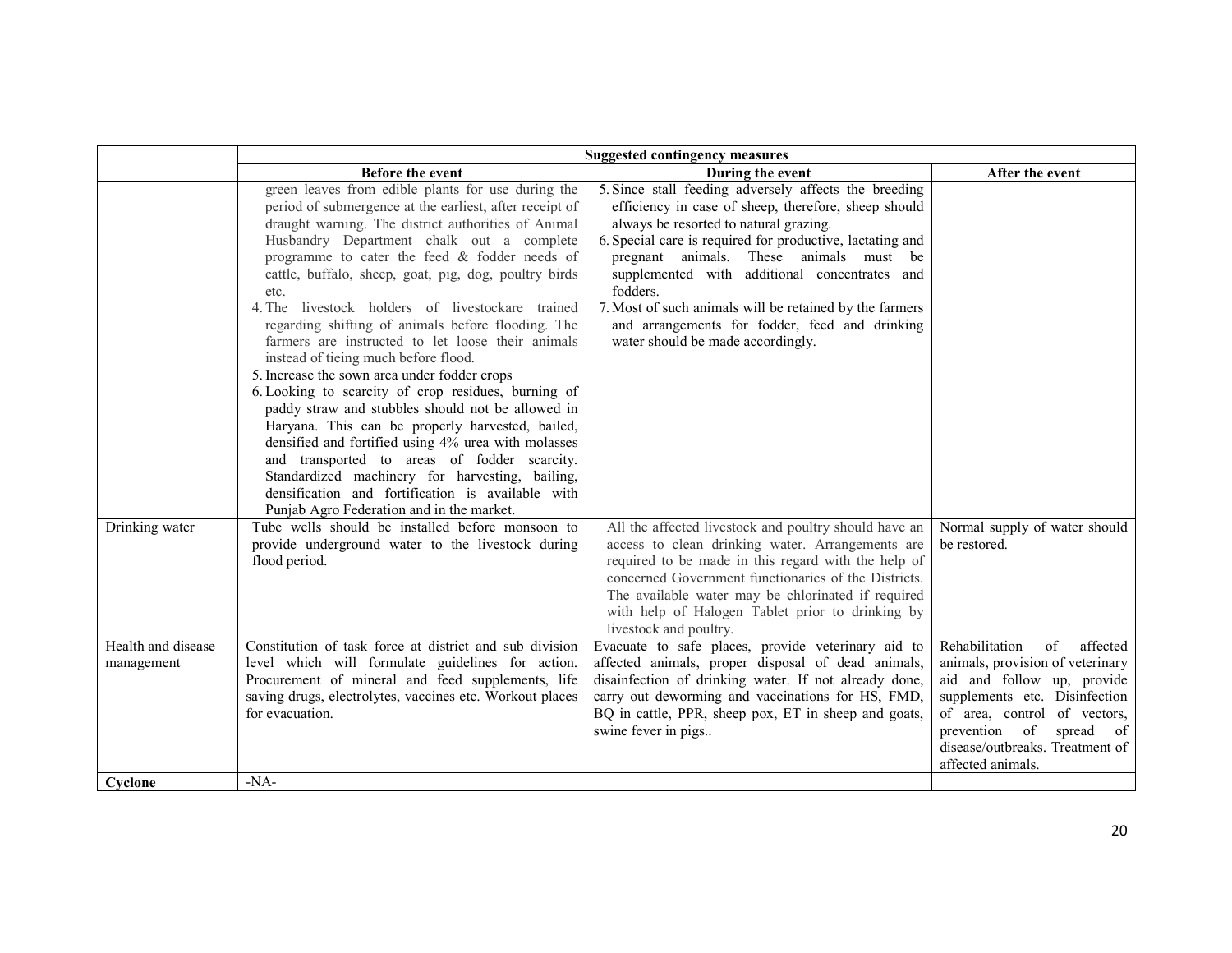|                     |                                                            | <b>Suggested contingency measures</b>                  |                                |  |
|---------------------|------------------------------------------------------------|--------------------------------------------------------|--------------------------------|--|
|                     | <b>Before the event</b>                                    | During the event                                       | After the event                |  |
| Feed and fodder     |                                                            |                                                        |                                |  |
| availability        |                                                            |                                                        |                                |  |
| Drinking water      |                                                            |                                                        |                                |  |
| Health and disease  |                                                            |                                                        |                                |  |
| management          |                                                            |                                                        |                                |  |
| Heat wave and cold  |                                                            |                                                        |                                |  |
| wave                |                                                            |                                                        |                                |  |
| Shelter/environment | Necessary arrangement of tatties, gunny bags and tirpal  1 | Window of the sheds should be covered with gunny       | Normal shelter should be       |  |
| management          | should be made available so as to cover the sheds during   | bags, tatties, and tirpal. Electric fans should be     | restored                       |  |
|                     | heat and cold waves                                        | provided in the sheds and if possible desert cooler    |                                |  |
|                     |                                                            | should be provided during heat period.                 |                                |  |
|                     |                                                            | 2. High energy and readily available sources of energy |                                |  |
|                     |                                                            | nutrients may be provided in the ration.               |                                |  |
| Health and disease  | Provision of shelter/roof/covered and open area to         | Cold waves: Cover the animal with old blanket/gunny    | Treatment of affected animals, |  |
| management          | animals, procurement of life saving drugs and vaccines.    | bag etc. Heat wave: Sprinkle water/take buffaloes to   | provide veterinary aid and     |  |
|                     |                                                            | ponds. Treat affected animals, vaccinate if not done   | follow up.                     |  |
|                     |                                                            | earlier.                                               |                                |  |

#### 2.5.2Poultry

|                                 | <b>Suggested contingency measures</b>                                                                                                                                                                                                                                                                                                                                                                                                                                                                                                                                                                                                                                                                                   |                                                                                                                                                     |                                         |  |  |
|---------------------------------|-------------------------------------------------------------------------------------------------------------------------------------------------------------------------------------------------------------------------------------------------------------------------------------------------------------------------------------------------------------------------------------------------------------------------------------------------------------------------------------------------------------------------------------------------------------------------------------------------------------------------------------------------------------------------------------------------------------------------|-----------------------------------------------------------------------------------------------------------------------------------------------------|-----------------------------------------|--|--|
|                                 | <b>Before the event</b>                                                                                                                                                                                                                                                                                                                                                                                                                                                                                                                                                                                                                                                                                                 | During the event                                                                                                                                    | After the event                         |  |  |
| <b>Drought</b>                  |                                                                                                                                                                                                                                                                                                                                                                                                                                                                                                                                                                                                                                                                                                                         |                                                                                                                                                     |                                         |  |  |
| Shortage of feed<br>ingredients | All Districts should be asked to locate their feed banks in<br>view of submergence situation arising due to draught.<br>Sufficient care must be taken to sensitize the farmers to<br>protect their feed and fodder much ahead of onset of<br>monsoon. The sources for procurement of feed / rice bran<br>(Kunda) within the district and nearest locations should be<br>identified, and the suppliers kept informed about the<br>emergency situation, which might require action at their level<br>for production and supply to the identified areas within the<br>shortest possible time.<br>II. The district authorities of Animal Husbandry Department<br>should chalk out a complete programme to cater to feed the | Poultry farmers should be provided with sufficient<br>amount of feed ingredients and complete feed during<br>draught situation from the feed banks. | Normal<br>feeding<br>should be restored |  |  |
|                                 | poultry birds.                                                                                                                                                                                                                                                                                                                                                                                                                                                                                                                                                                                                                                                                                                          |                                                                                                                                                     |                                         |  |  |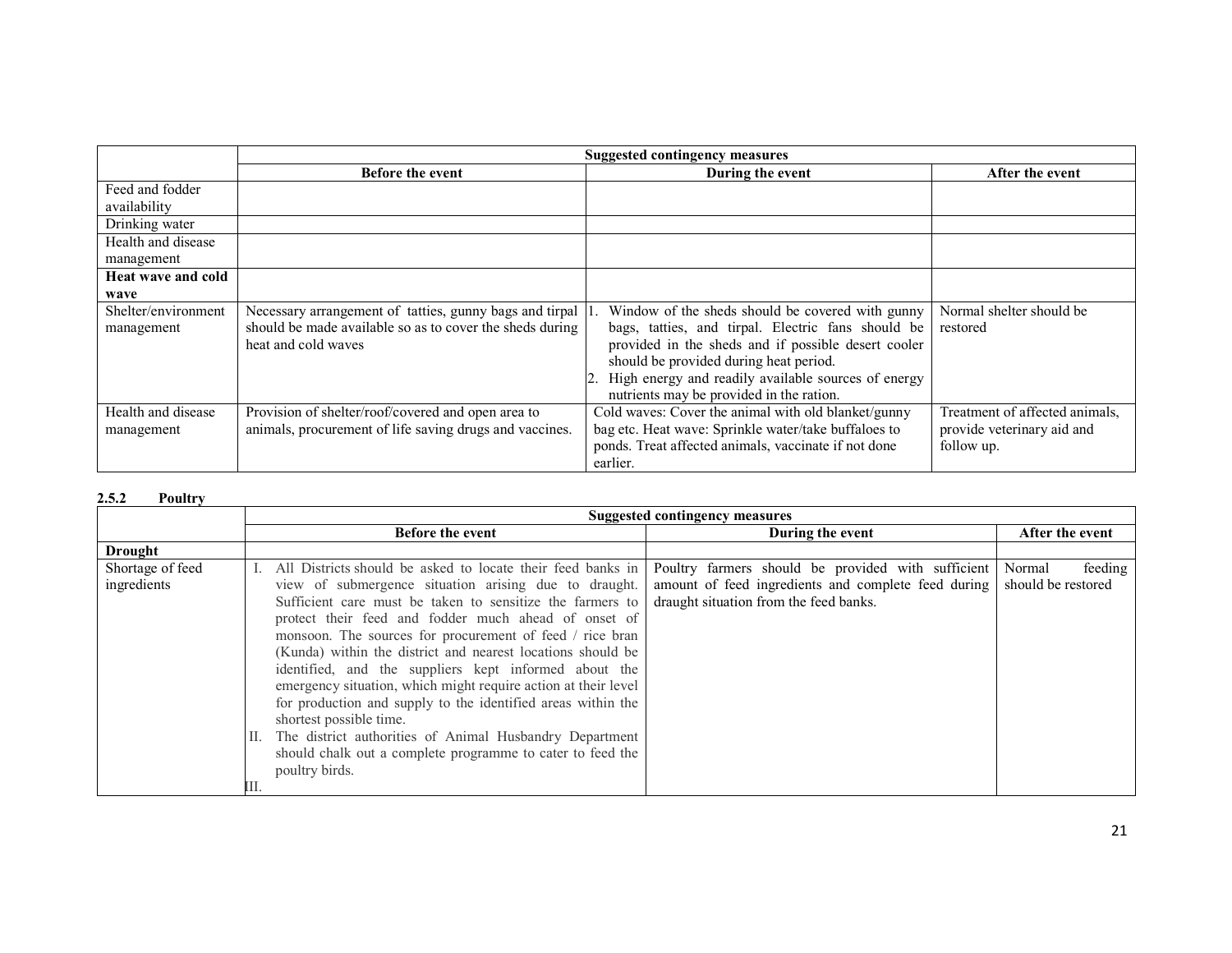| Drinking water                   | Necessary arrangement for water storage should be made. Hand<br>pumps should be installed around the sheds. Sufficient quantity<br>of electrolytes should be ensured.                                                                                                                                                                                                                                                                                                                                 | All the affected poultry should have an access to clean<br>drinking water. Arrangements are required to be made<br>in this regard with the help of concerned Government                                                                                                                                                                     | drinking<br>Normal<br>water restored        |
|----------------------------------|-------------------------------------------------------------------------------------------------------------------------------------------------------------------------------------------------------------------------------------------------------------------------------------------------------------------------------------------------------------------------------------------------------------------------------------------------------------------------------------------------------|---------------------------------------------------------------------------------------------------------------------------------------------------------------------------------------------------------------------------------------------------------------------------------------------------------------------------------------------|---------------------------------------------|
|                                  |                                                                                                                                                                                                                                                                                                                                                                                                                                                                                                       | functionaries of the Districts.                                                                                                                                                                                                                                                                                                             |                                             |
| Health and disease<br>management | Constitution of task force at district and sub division level which<br>will formulate guidelines for action should have a mobile                                                                                                                                                                                                                                                                                                                                                                      | In backyard birds, put some grains and sufficient water<br>inside the enclosure, provide some vitamin supplement.                                                                                                                                                                                                                           | In backyard poultry,<br>carry<br>out<br>de- |
|                                  | veterinary unit at their disposal. Commercial poultry farms can<br>procure grain/feed in advance.                                                                                                                                                                                                                                                                                                                                                                                                     |                                                                                                                                                                                                                                                                                                                                             | worming<br>and<br>vaccination<br>for        |
|                                  |                                                                                                                                                                                                                                                                                                                                                                                                                                                                                                       |                                                                                                                                                                                                                                                                                                                                             | Ranikhet<br>disease<br>Gumboro.<br>and      |
|                                  |                                                                                                                                                                                                                                                                                                                                                                                                                                                                                                       |                                                                                                                                                                                                                                                                                                                                             | Provide<br>vitamins                         |
|                                  |                                                                                                                                                                                                                                                                                                                                                                                                                                                                                                       |                                                                                                                                                                                                                                                                                                                                             | mineral<br>and<br>supplement.               |
| <b>Floods</b>                    |                                                                                                                                                                                                                                                                                                                                                                                                                                                                                                       |                                                                                                                                                                                                                                                                                                                                             |                                             |
| Shortage of feed<br>ingredients  | All Districts should be asked to locate their feed banks in<br>view of submergence situation arising due to flood.<br>Sufficient care must be taken to sensitize the farmers to<br>protect their feed much ahead of onset of monsoon. The<br>sources for procurement of feed / rice bran (Kunda) within<br>the district and nearest locations should be identified, and<br>the suppliers kept informed about the emergency situation,<br>which might require action at their level for production and | Sufficient quantity of feeds stored in the feed banks<br>should be made available to the poultry farmers.                                                                                                                                                                                                                                   | Normal<br>feeding<br>should be restored     |
|                                  | supply to the identified areas within the shortest possible<br>time.<br>The poultry farmers should be trained regarding shifting of<br>П.<br>birds before flood. For shifting of poultry birds to safer<br>places, the farmer should be educated to make suitable cages<br>from bamboos.                                                                                                                                                                                                              |                                                                                                                                                                                                                                                                                                                                             |                                             |
| Drinking water                   | Prior to the onset of monsoon tube wells should be installed<br>in the villages and near to the poultry farms so as to provide<br>underground water during flood.                                                                                                                                                                                                                                                                                                                                     | All the affected poultry should have an access to clean<br>drinking water. Arrangements are required to be made<br>in this regard with the help of concerned Government<br>functionaries of the Districts. The available water may<br>be chlorinated if required with help of Halogen Tablet<br>prior to drinking by livestock and poultry. | Normal<br>drinking<br>water restored        |
| Health and disease               | Constitution of task force at district and sub division level which                                                                                                                                                                                                                                                                                                                                                                                                                                   | Evacuate the birds to safer places. Carry out deworming                                                                                                                                                                                                                                                                                     | Make<br>shed<br>dry,                        |
| management                       | will formulate guidelines for action should have a mobile                                                                                                                                                                                                                                                                                                                                                                                                                                             | and vaccinations. May dispose off/sell birds for meat                                                                                                                                                                                                                                                                                       | sprinkle<br>lime<br>$\alpha$                |
|                                  | veterinary unit at their disposal. Make provision of shelter for                                                                                                                                                                                                                                                                                                                                                                                                                                      | purpose. Proper disposal of dead birds.                                                                                                                                                                                                                                                                                                     | insecticides,<br>spray                      |
|                                  | evacuation and arrangement around farm so that flood water does                                                                                                                                                                                                                                                                                                                                                                                                                                       |                                                                                                                                                                                                                                                                                                                                             | disinfectant<br>before                      |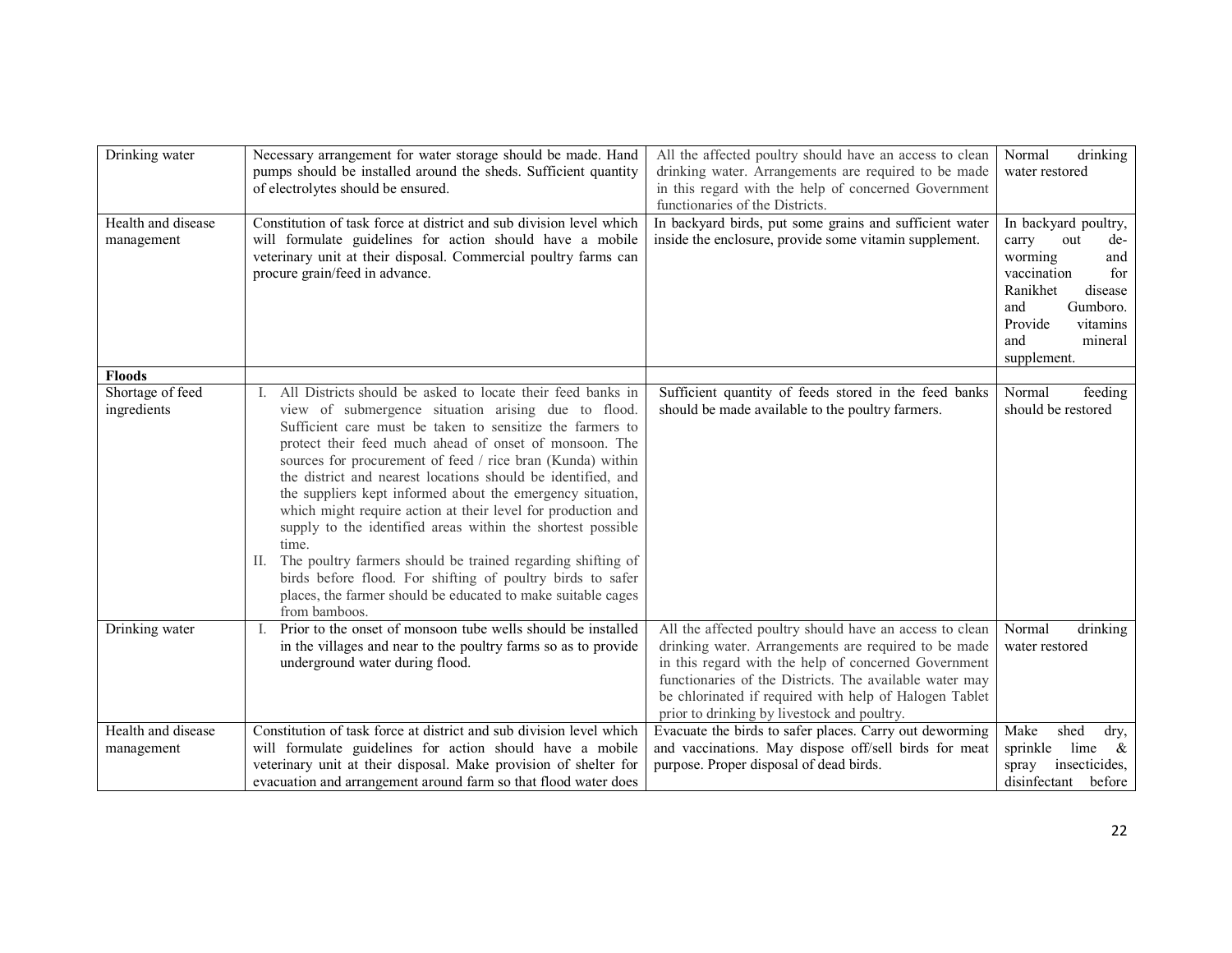|                     | not enter poultry farm/shed. Provision or facilities for disposal of |                                                                    | placement of birds,  |
|---------------------|----------------------------------------------------------------------|--------------------------------------------------------------------|----------------------|
|                     | dead birds.                                                          |                                                                    | use of coccidiostat  |
|                     |                                                                      |                                                                    | feed or water,<br>in |
|                     |                                                                      |                                                                    | proper disposal of   |
|                     |                                                                      |                                                                    | dead birds.          |
| Cyclone             | $-NA-$                                                               |                                                                    |                      |
| Shortage of feed    |                                                                      |                                                                    |                      |
| ingredients         |                                                                      |                                                                    |                      |
| Drinking water      |                                                                      |                                                                    |                      |
| Health and disease  | Keep arrangements in place in shed for heating during                | Avoid too much fluctuation below the temperature of 70             | Treatment<br>of      |
| management          | winter/cold waves and for cooling by use of sprinklers/foggers.      | <sup>o</sup> F and above 100 °F. Use bukharies, gas burner, secure | affected<br>birds,   |
|                     | Procure electrolytes and supplements.                                | curtains during winter. Provide a course of antibiotics in         | if<br>vaccination    |
|                     |                                                                      | feed or water for 3-5 days to combat respiratory                   | delayed<br>be<br>may |
|                     |                                                                      | problems. Provide vitamin C, electrolyte in drinking               | carried out as per   |
|                     |                                                                      | water during heat waves and use of foggers, wetting of             | schedule.            |
|                     |                                                                      | curtains, sprinkling of water etc. during heat waves. May          |                      |
|                     |                                                                      | dispose off/sell birds if heavy mortality occurring.               |                      |
| Heat wave and cold  |                                                                      |                                                                    |                      |
| wave                |                                                                      |                                                                    |                      |
| Shelter/environment | Necessary arrangement of tatties, gunny bags and tirpal should       | Window of sheds should be covered with gunny bags,                 | Normal shelter       |
| management          | be made available so as to cover the sheds during heat and cold      | tatties, & tirpal. Electric fans should be provided in the         | should be restored   |
|                     | waves                                                                | sheds and if possible desert cooler should be provided             |                      |
|                     |                                                                      | during heat period.                                                |                      |
|                     |                                                                      | High energy & readily available sources of energy                  |                      |
|                     |                                                                      | nutrients may be provided in ration.                               |                      |
| Health and disease  |                                                                      |                                                                    |                      |
| management          |                                                                      |                                                                    |                      |
|                     |                                                                      |                                                                    |                      |

### 2.5.3 Fisheries

|                                | <b>Suggested contingency measures</b> |                  |                 |  |
|--------------------------------|---------------------------------------|------------------|-----------------|--|
|                                | <b>Before the event</b>               | During the event | After the event |  |
| 1) Drought                     |                                       |                  |                 |  |
| A. Capture                     | NA                                    |                  |                 |  |
| Marine                         |                                       |                  |                 |  |
| Inland                         |                                       |                  |                 |  |
| (i) Shallow water depth due to |                                       |                  |                 |  |
| insufficient rains/inflow      |                                       |                  |                 |  |
| (ii) Changes in water quality  |                                       |                  |                 |  |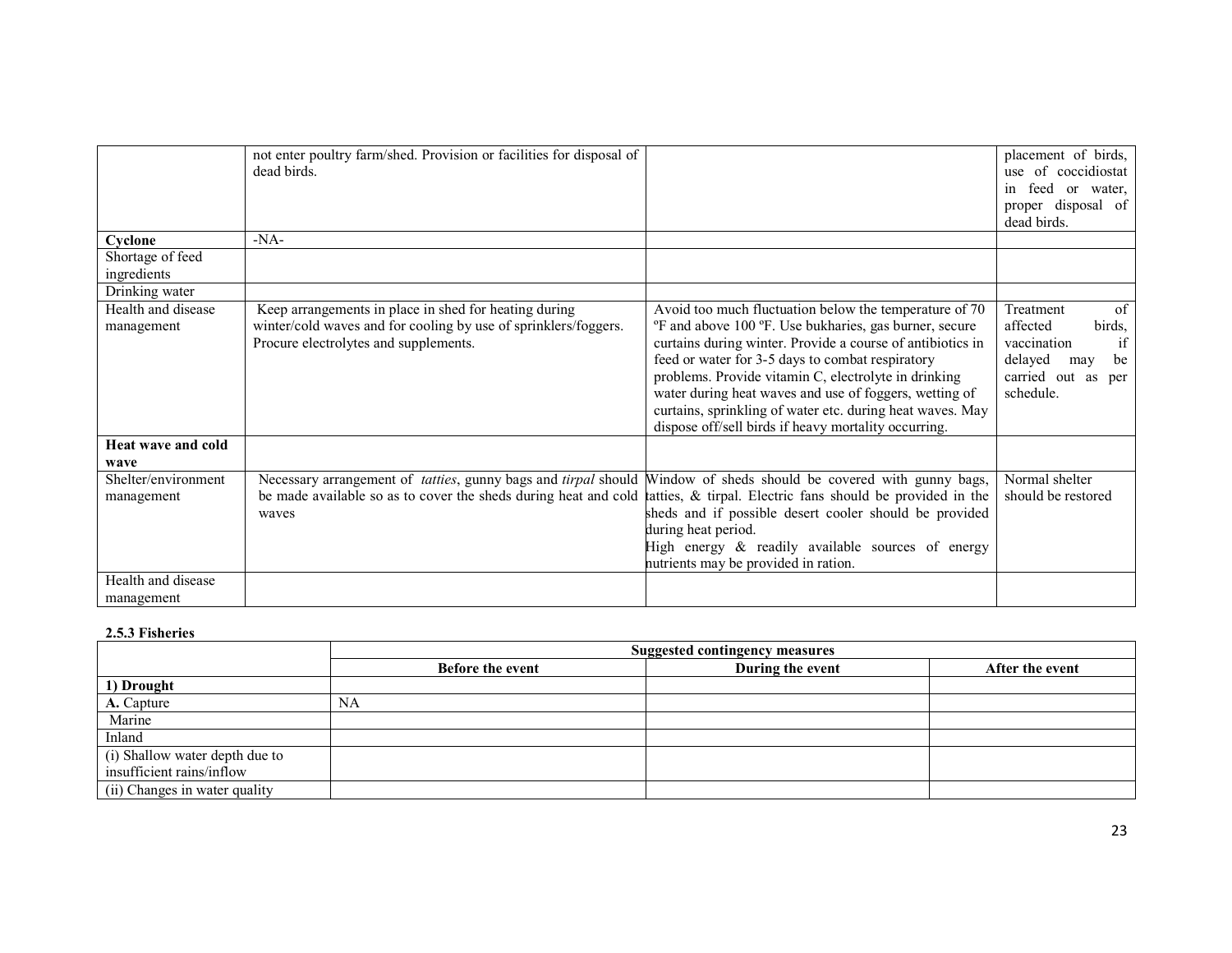| <b>B.</b> Aquaculture                 |                                                          |                                                  |                                       |
|---------------------------------------|----------------------------------------------------------|--------------------------------------------------|---------------------------------------|
| (i) Shallow water in ponds due to     | Further increase the depth of ponds, store the fish      | Sell the big fishes and keep the smaller fishes  | Stock the young fishes in             |
| insufficient rains/inflow             | stock in $1 \& 2$ ponds only.                            | in one tank.                                     | different tanks, species wise.        |
| (ii) Impact of salt load build up in  | Continuously add some water from tube                    | Do not allow the water level to go below 3.5     | Stock the young fishes in             |
| ponds / change in water quality       | well/water source in fish ponds                          | feet in fish ponds.                              | different tanks and keep the          |
|                                       |                                                          |                                                  | water between                         |
|                                       |                                                          |                                                  | 3.5 and 6.0 feet.                     |
| 2) Floods                             | <b>NA</b>                                                |                                                  |                                       |
| A. Capture                            |                                                          |                                                  |                                       |
| Marine                                |                                                          |                                                  |                                       |
| Inland                                |                                                          |                                                  |                                       |
| (i) No. of boats / nets/damaged       |                                                          |                                                  |                                       |
| (ii) No.of houses damaged             |                                                          |                                                  |                                       |
| $(iii)$ Loss of stock                 |                                                          |                                                  |                                       |
| (iv) Changes in water quality         |                                                          |                                                  |                                       |
| (v) Health and diseases               |                                                          |                                                  |                                       |
| <b>B.</b> Aquaculture                 |                                                          |                                                  |                                       |
| (i) Inundation with flood water       | Boundaries/bunds with height >6 feet may be              | Net-out and stock the fishes in one big tanks    | Remove the bund separately            |
|                                       | made around fish ponds, will restrict, escape of         | and make the bund >6 feet height around the      | and release the fishes, species-      |
|                                       | fishes from ponds                                        | ponds.                                           | wise in tanks.                        |
| (ii) Water contamination and          | Add more fresh water in each tank (tube                  | Repeatedly filter and re-circulate water from    | Filter, re-circulate and add new      |
| changes in water quality              | well/canal), grow aquatic weeds.                         | stocking tanks                                   | fresh water every week, will          |
|                                       |                                                          |                                                  | decrease fish mortality.              |
| (iii) Health and diseases             | Treat the pond water with $KmNO4$ ( $\omega$ ) 10 ppm in | Disinfect fish ponds with $KmNO4$ ( $\ddot{a}$ ) | Treatment with KmNO <sub>4</sub> must |
|                                       | each fish tanks. Add new fresh water periodically.       | 10g/10,000 liter water fortnightly.              | continue for one month even           |
|                                       |                                                          |                                                  | after flood situation is out.         |
|                                       |                                                          |                                                  | Remove the highly infected            |
|                                       |                                                          |                                                  | fishes from ponds.                    |
| (iv) Loss of stock and inputs (feed,  | Store the inputs at safer places.                        | Move stock and inputs to safer places and        | Retain the normal                     |
| chemicals etc)                        |                                                          | acquire fresh stock in shortage.                 | arrangements.                         |
| (v) Infrastructure damage (pumps,     | Make alternate arrangements according to the             | Proper maintenance/repairing of damaged          | Proper maintenance/repairing of       |
| aerators, huts etc)                   | anticipated conditions                                   | infrastructure or make new arrangements.         | damaged infrastructure.               |
| 3. Cyclone / Tsunami                  | <b>NA</b>                                                |                                                  |                                       |
| A. Capture                            |                                                          |                                                  |                                       |
| Marine                                |                                                          |                                                  |                                       |
| (i) Average compensation paid due     |                                                          |                                                  |                                       |
| to loss of fishermen lives            |                                                          |                                                  |                                       |
| (ii) Avg. no. of boats / nets/damaged |                                                          |                                                  |                                       |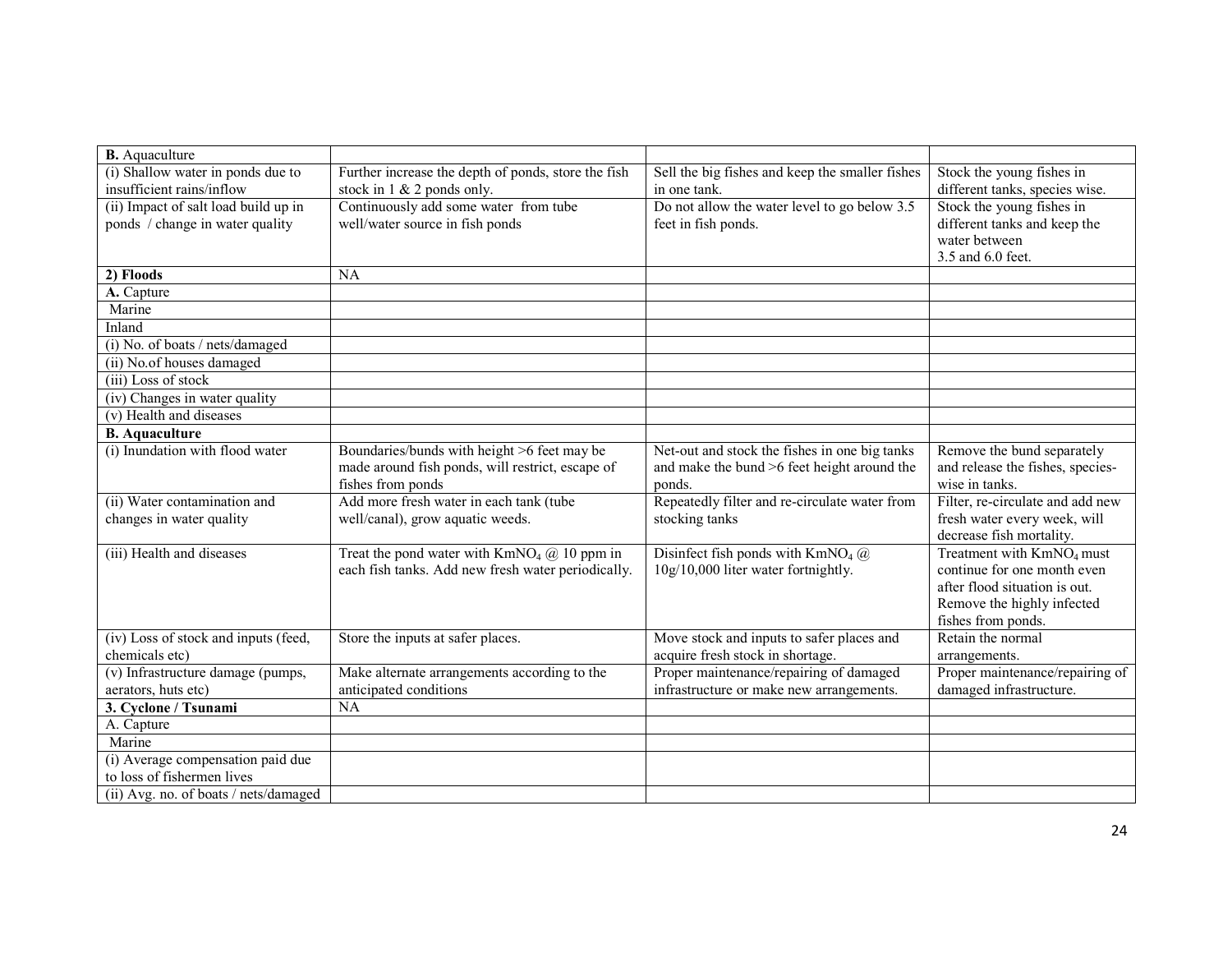| (iii) Avg. no. of houses damaged     |                                            |                                             |                                         |
|--------------------------------------|--------------------------------------------|---------------------------------------------|-----------------------------------------|
| Inland                               |                                            |                                             |                                         |
| B. Aquaculture                       |                                            |                                             |                                         |
| (i) Overflow / flooding of ponds     |                                            |                                             |                                         |
| (ii) Changes in water quality (fresh |                                            |                                             |                                         |
| water / brackish water ratio)        |                                            |                                             |                                         |
| (iii) Health and diseases            |                                            |                                             |                                         |
| (iv) Loss of stock and inputs (feed, |                                            |                                             |                                         |
| chemicals etc)                       |                                            |                                             |                                         |
| (v) Infrastructure damage (pumps,    |                                            |                                             |                                         |
| aerators, shelters/huts etc)         |                                            |                                             |                                         |
| 4. Heat wave and cold wave           |                                            |                                             |                                         |
| A. Capture                           | <b>NA</b>                                  |                                             |                                         |
| Marine                               |                                            |                                             |                                         |
| Inland                               |                                            |                                             |                                         |
| <b>B.</b> Aquaculture                |                                            |                                             |                                         |
| (i) Changes in pond environment      | Keep the ponds water fresh by adding fresh | Showering the water in air and add fresh    | During heat waves, showering            |
| (water quality)                      | tubewell water, regularly.                 | tube-well water, periodically.              | is must and also tubewell water.        |
|                                      |                                            |                                             | In winter continue adding of            |
|                                      |                                            |                                             | tubewell water with KmNO <sub>4</sub> . |
| (ii) Health and Disease management   | Treatment of KmNO4 @ 10 ppm.               | Treatment of KmNO4 @ 10 ppm.                | Disinfection with KmNO <sub>4</sub>     |
|                                      | Sale out the bigger fishes.                | Dump the fishes which were heavily infected | continues.                              |
|                                      |                                            |                                             | Sale out all the fishes except,         |
|                                      |                                            |                                             | infected ones.                          |
|                                      |                                            |                                             | Dump the infected fishes in a           |
|                                      |                                            |                                             | ditch in the ground.                    |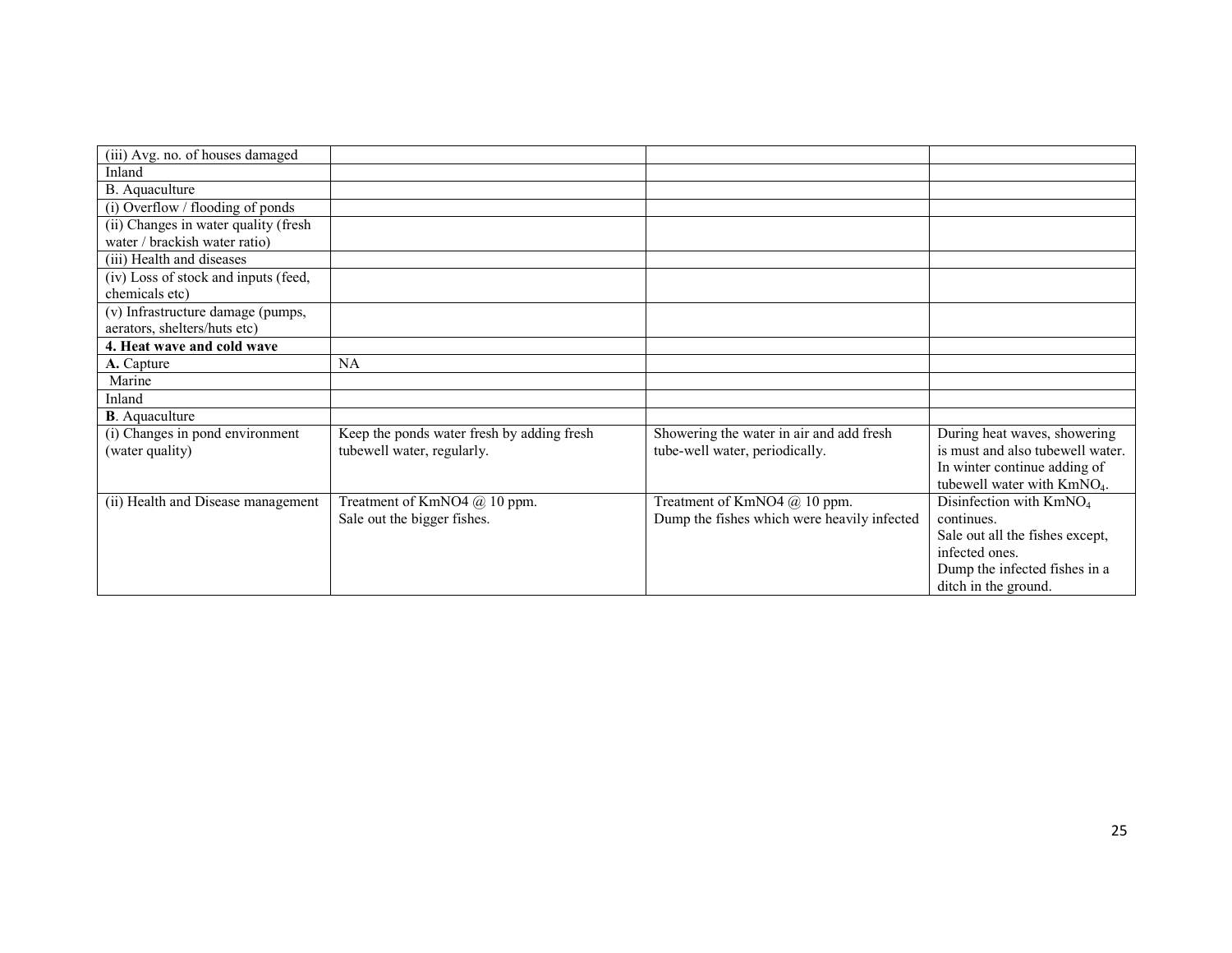

Annexure1: Location map of district in the state of Haryana